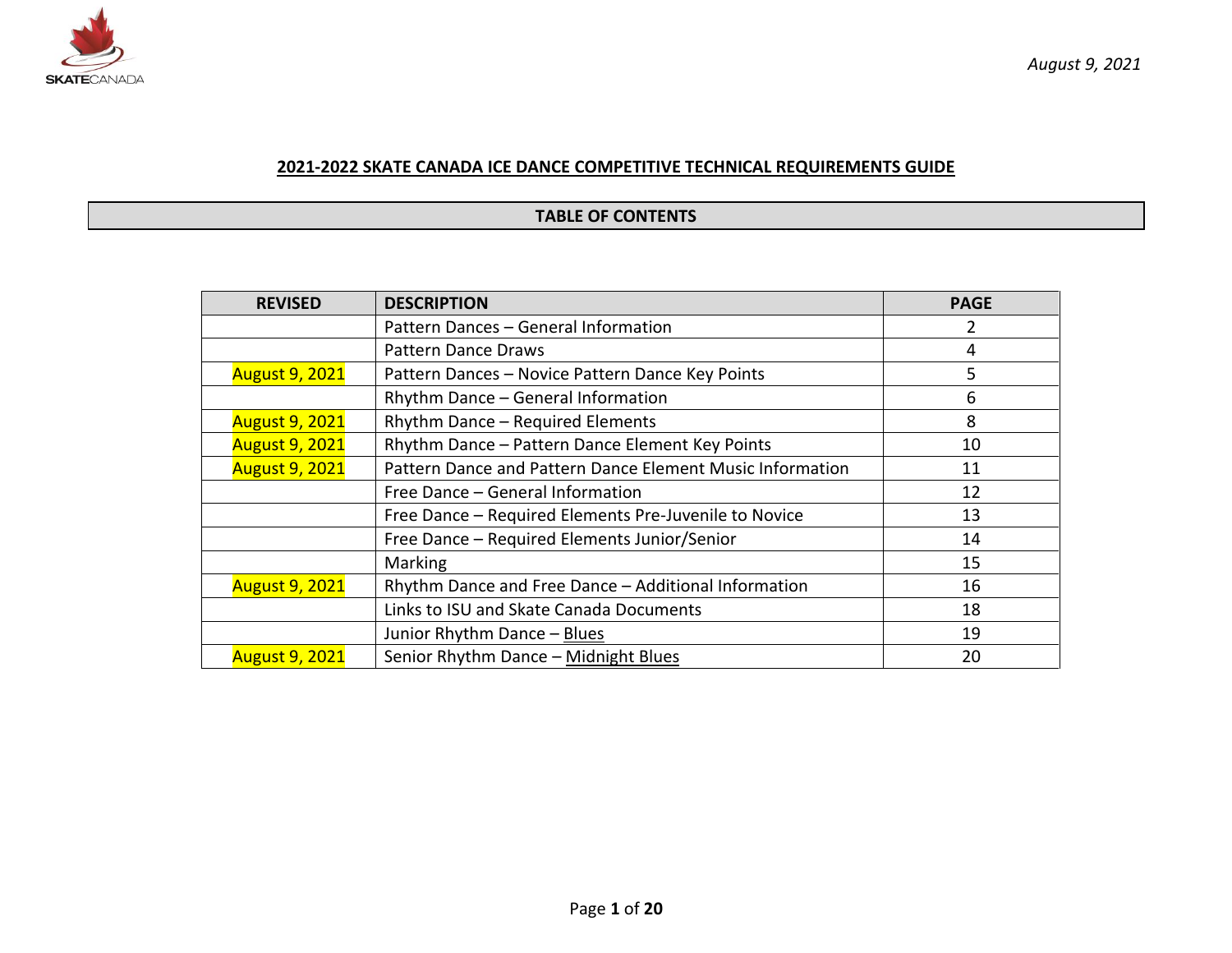

## **General Information for Pattern Dances**

| First sequence must be executed on the                                                 | If not, referee will stop the couple and instruct them to                                            | No deduction                                                                                            |
|----------------------------------------------------------------------------------------|------------------------------------------------------------------------------------------------------|---------------------------------------------------------------------------------------------------------|
| same side as the judges' stand                                                         | restart on the correct side.                                                                         |                                                                                                         |
| Introductory steps                                                                     | Pre-Juvenile/Juvenile: maximum 7                                                                     | Pre-Novice/Novice: not to exceed the introductory                                                       |
|                                                                                        |                                                                                                      | phrasing of the music.                                                                                  |
| Final pose time violation                                                              | Must reach final movement/pose within 20 seconds                                                     | Referee will deduct for up to every five seconds in                                                     |
|                                                                                        | after completion of the last step of the Pattern Dance.                                              | excess of 20 seconds after the last prescribed step to                                                  |
|                                                                                        |                                                                                                      | the ending movement/pose.                                                                               |
| Music                                                                                  | Pre-Juvenile/ Juvenile: Music chosen must be from Skate                                              | Pre-Novice/Novice: Music must be chosen in                                                              |
|                                                                                        | Canada Series 8 or from the Skate Canada Approved                                                    | accordance with the rhythm of the Pattern Dance and                                                     |
| Each team must submit their own pattern                                                | <b>Music for Pattern Dances.</b>                                                                     | may be vocal. Tempo must remain constant throughout<br>and in accordance with the required tempo of the |
| dance music at competition registration,<br>even if using Skate Canada Series 8 or ISU | For teams selecting their own music, the Referee will                                                | Pattern Dance plus or minus 2 beats per minute (plus or                                                 |
| Music                                                                                  | time the dance for correct tempo. To ensure                                                          | minus 3 beats per minute for waltz rhythms). If                                                         |
|                                                                                        | consistency of process, the complete dance will be                                                   | choosing a tune from the ISU Ice Dance Music, only                                                      |
|                                                                                        | timed from the start of Step 1 until the end of the last                                             | tunes 1 to 5 can be used.                                                                               |
|                                                                                        | step of the dance. Refer to the chart on page 11 for the                                             |                                                                                                         |
|                                                                                        | range of tempo and duration of each pattern dance.                                                   |                                                                                                         |
|                                                                                        |                                                                                                      |                                                                                                         |
|                                                                                        |                                                                                                      |                                                                                                         |
| Warm-up: 3 minutes                                                                     | Pre-Juvenile/Juvenile: 2:30 min. of music will be from                                               | Pre-Novice/Novice: 2:30 min. of music will be tune 6 of                                                 |
| 30 sec. without music followed by 2:30 with                                            | Skate Canada Series 8.                                                                               | <b>ISU Pattern Dance music.</b>                                                                         |
| music                                                                                  |                                                                                                      |                                                                                                         |
| Maximum 6 couples                                                                      |                                                                                                      |                                                                                                         |
| Interruptions/Falls                                                                    | Resumed at the nearest technically practical point which                                             | If less than 50% of the section/sequence is completed                                                   |
|                                                                                        | must be after the point of interruption. The couple may                                              | due to a fall or interruption the section/sequence will                                                 |
|                                                                                        | not skate the steps missed by the interruption.                                                      | have no value.                                                                                          |
| Pattern                                                                                | Crossing the long axis<br>$\bullet$                                                                  | <b>Choreographic Restriction violation</b>                                                              |
|                                                                                        | Pattern correct means:<br>$\bullet$                                                                  | Referee + Judges                                                                                        |
|                                                                                        | Tracking is correct                                                                                  | Deduction: once per program                                                                             |
|                                                                                        | Set Pattern: the pattern generally agrees with the                                                   | <b>GOE feature</b>                                                                                      |
|                                                                                        | PD Diagram.                                                                                          | Referee + Judges apply positive or negative feature                                                     |
|                                                                                        | Optional Pattern: the pattern may deviate from the<br>PD diagram but fully utilizes the ice surface. |                                                                                                         |
|                                                                                        | If more than one sequence is required, restart and<br>repetition are correct                         |                                                                                                         |
|                                                                                        |                                                                                                      |                                                                                                         |
|                                                                                        |                                                                                                      |                                                                                                         |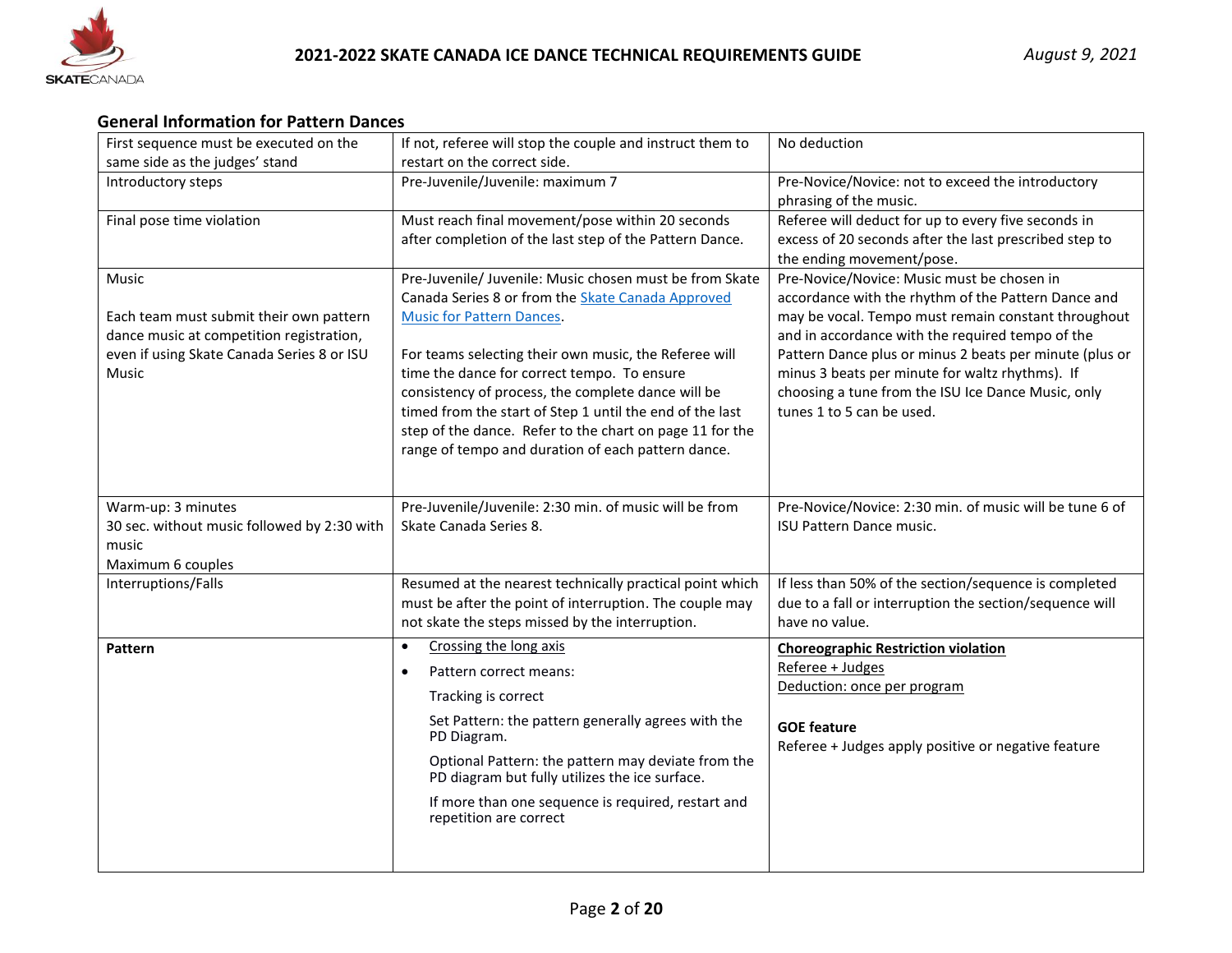

| Costume and prop                   | Must be modest, dignified and not give the effect of<br>excessive nudity.<br>Must be appropriate for athletic competition $-$ not<br>garish or theatrical in design - yet may reflect the<br>character of the chosen music.<br>For domestic competition, clothing requirements<br>are gender neutral. There are no restrictions on<br>skaters choosing to wear skirts, dresses, pants or<br>tights. Note that for competitors competing<br>internationally, the ISU has different costume<br>definition stated in ISU Rules (Rule 501).<br>Accessories & props are not permitted.<br>$\bullet$ | <b>Costume and Prop</b><br>Referee + Judges<br>Deduction: once per program |  |
|------------------------------------|------------------------------------------------------------------------------------------------------------------------------------------------------------------------------------------------------------------------------------------------------------------------------------------------------------------------------------------------------------------------------------------------------------------------------------------------------------------------------------------------------------------------------------------------------------------------------------------------|----------------------------------------------------------------------------|--|
| Calling Process without Key Points | Technical Controller (TC) identifies Sequences/Sections of the Pattern Dance as Level Base when 50% of the<br>Sequence/Section is completed by both partners; Level 1 when 75% of the Sequence/Section is completed by both<br>partners.<br>TC also identifies and calls falls. If a TC is not available at non-qualifying events, the referee may perform this<br>function.                                                                                                                                                                                                                   |                                                                            |  |
| Calling Process with Key Points    | Technical Panel determines the Level of every Section/Sequence. At Novice level, all 4 Key Points are called (Y, N, T)<br>but capped at maximum of Level 3 even if all 4 Key Points are achieved.                                                                                                                                                                                                                                                                                                                                                                                              |                                                                            |  |
| Pattern Dance Diagrams             | <b>Skate Canada Pattern Dance Competitions Technical Requirements</b>                                                                                                                                                                                                                                                                                                                                                                                                                                                                                                                          |                                                                            |  |
| <b>ISU Pattern Dance Videos</b>    | Skate Canada Skating Development Video Library                                                                                                                                                                                                                                                                                                                                                                                                                                                                                                                                                 |                                                                            |  |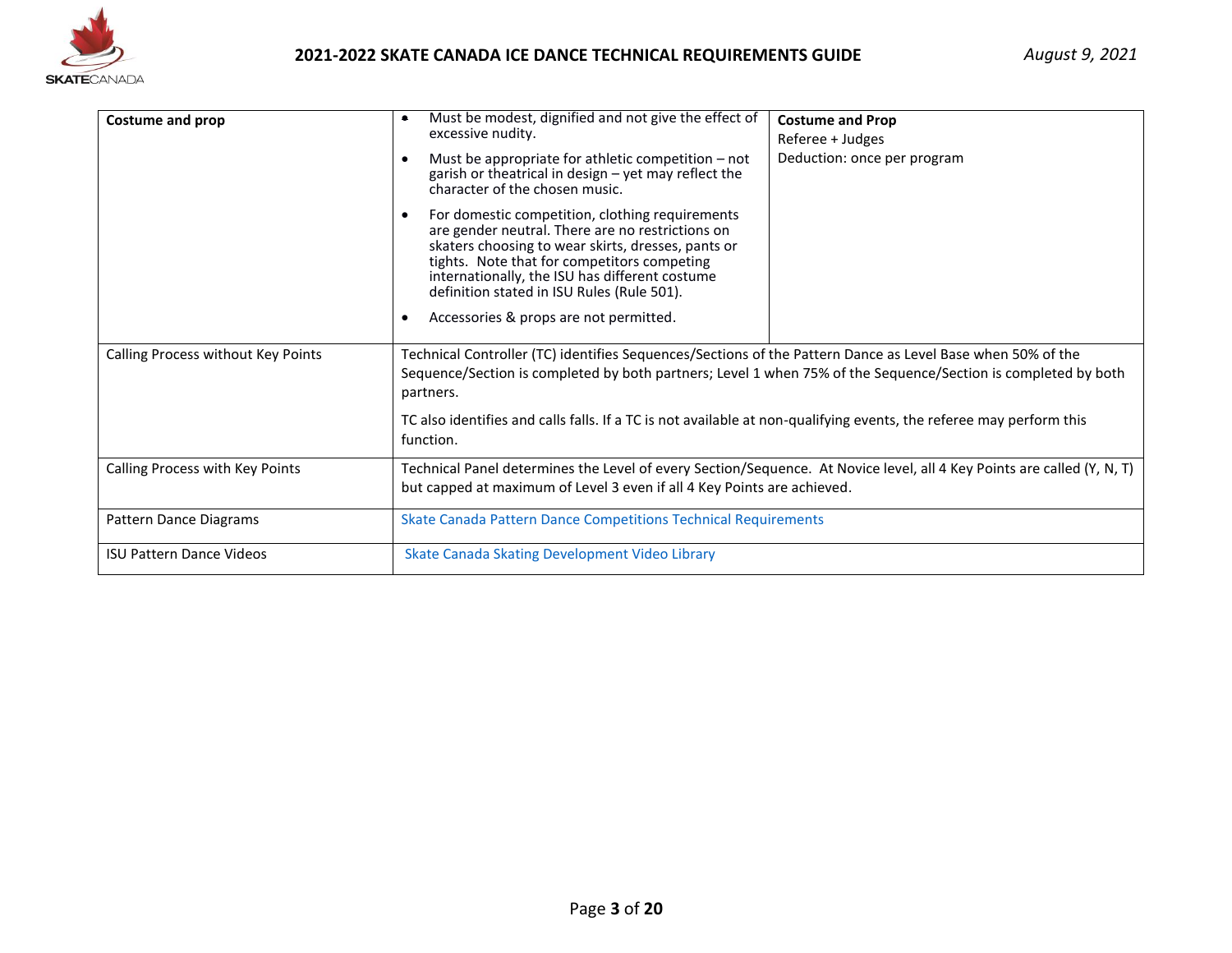

#### **Pattern Dance Draws**

All pattern dances will be skated in the order listed and must be performed with the first sequence executed on the same side as the judges' stand.

|                                      | Music must be chosen from SC Series 8 or SC Additional Approved Music for Dance Selections |                                                                                                                  |  |
|--------------------------------------|--------------------------------------------------------------------------------------------|------------------------------------------------------------------------------------------------------------------|--|
| <b>Pre-Juvenile</b>                  | Pattern Dance 1                                                                            | Swing Dance: 2 GOEs<br>2 Sequences                                                                               |  |
|                                      | Pattern Dance 2                                                                            | Fiesta Tango: 3 GOEs<br>3 Sequences                                                                              |  |
|                                      | Music must be chosen from SC Series 8 or SC Additional Approved Music for Dance Selections |                                                                                                                  |  |
| <b>Juvenile</b>                      | Pattern Dance 1                                                                            | European Waltz: 2 GOEs<br>2 Sequences                                                                            |  |
|                                      | Pattern Dance 2                                                                            | Fourteenstep: 4 GOEs<br>4 Sequences                                                                              |  |
|                                      | ISU (not tune 6) or choice of music that meets tempo specifications                        |                                                                                                                  |  |
| <b>Pre-Novice</b>                    | Pattern Dance 1                                                                            | Tango: 2 GOEs<br>2 Sequences                                                                                     |  |
|                                      | Pattern Dance 2                                                                            | Blues: 3 GOEs<br>3 Sequences                                                                                     |  |
|                                      | ISU (not tune 6) or choice of music that meets tempo specifications.                       |                                                                                                                  |  |
| <b>Novice</b>                        | Pattern Dance 1                                                                            | Blues: 3 GOEs<br>3 Sequences                                                                                     |  |
| Key points called to maximum Level 3 | Pattern Dance 2                                                                            | Westminster Waltz: 4 GOEs<br>2 Sequences each with 2 Sections<br>Section 1: Steps 1-10<br>Section 2: Steps 11-22 |  |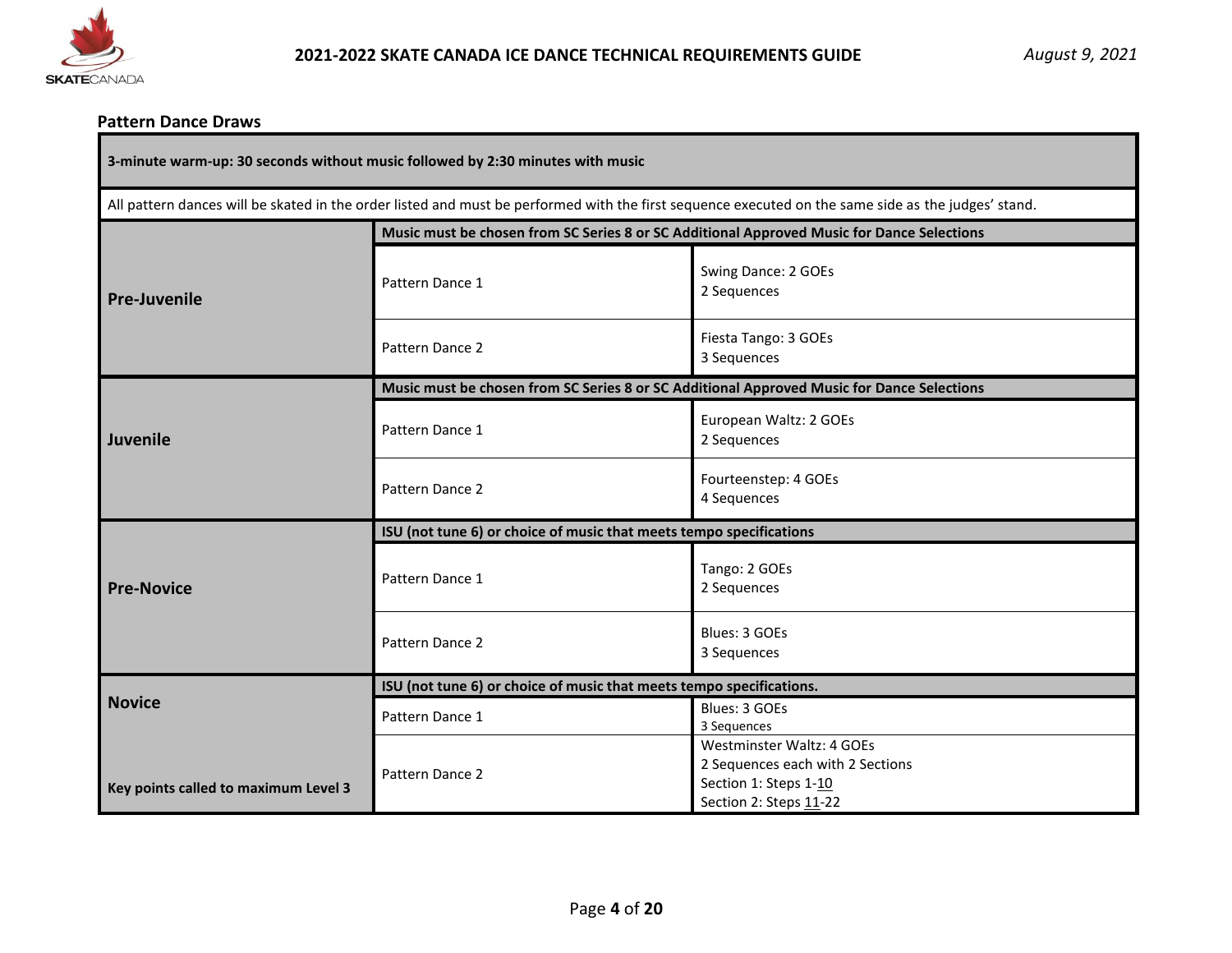

## **Key Points for Novice Pattern Dances**

#### **Blues**

| <b>Each Sequence:</b>     | <b>Key Point 1</b>                           | <b>Key Point 2</b>                     | <b>Key Point 3</b>                                                                               | <b>Key Point 4</b>                                                                                              |
|---------------------------|----------------------------------------------|----------------------------------------|--------------------------------------------------------------------------------------------------|-----------------------------------------------------------------------------------------------------------------|
| $25% = 5$ steps           | <b>Woman Steps 5 - 7</b>                     | Man Step 5 -7                          | <b>Woman Steps 12-13</b>                                                                         | Man Steps 12-13                                                                                                 |
| Bl1Sq, Bl2Sq, Bl3Sq       | (RBO, LFO, CR-RFO-SwR)                       | (RBO. LFO, CR-RFO-SwR)                 | (LFI CICho, RBO)                                                                                 | (LFI ClCho, RBO)                                                                                                |
| <b>Key Point Features</b> | 1. Correct Edges**<br>2. Correct Cross Roll* | Correct Edges**<br>Correct Cross Roll* | Correct edges<br>CICho (#12): Correct turn<br>ClCho (#12): correct<br>placement of the free foot | Correct edges<br>1.<br>CICho (#12): Correct turn<br>ClCho (#12): correct<br>3.<br>placement of the free<br>foot |

A change of edge within the last 1/2 beat of the step is permitted to prepare the push/transition to the next step. (Example Key Point 1 Step #5 & #7)

## **Westminster Waltz**

| Each Section 1: Steps 1-10  | <b>Key Point 1</b>  | <b>Key Point 2</b>  | <b>Key Point 3</b>      | <b>Key Point 4</b>      |
|-----------------------------|---------------------|---------------------|-------------------------|-------------------------|
| $25% = 3$ steps             | Woman step 3        | Man step 3          | <b>Woman Steps 5-7</b>  | Man Steps 5-7           |
| WW1Sq1Se                    | (LFOI)              | (LFOI)              | (LFI OpMo, RBI, LBO)    | (LFI OpMo, RBI, LBO)    |
| WW2Sq1Se                    |                     |                     |                         |                         |
| <b>Key Point Features</b>   | Correct edges<br>1. | Correct edges<br>1. | Correct edges           | Correct edges<br>1.     |
|                             |                     |                     | Correct turn            | Correct turn            |
|                             |                     |                     | Correct placement<br>3. | Correct placement<br>3. |
|                             |                     |                     | of the free foot        | of the free foot        |
| Each Section 2: Steps 11-22 | <b>Key Point 1</b>  | <b>Key Point 2</b>  | <b>Key Point 3</b>      | <b>Key Point 4</b>      |
| $25% = 4$ steps             | Woman Steps 13 -14  | Man Steps 13-14     | Woman Steps 15 - 16     | Man Step 22             |
| WW1Sq2Se                    | (RFI SwRk, LBO)     | (LFO SwCtr, RBI)    | (RFI 3, CR-LBO)         | (RFOI-SwR)              |
| WW2Sq2Se                    |                     |                     |                         |                         |
| <b>Key Point Features</b>   | Correct edges<br>1. | Correct edges<br>1. | Correct edges           | Correct edges           |
|                             | Correct turn<br>2.  | Correct turn<br>2.  | 2.<br>Correct turn      | Correct swing of the    |
|                             |                     |                     |                         | free leg                |

A change of edge within the last 1/2 beat of the step is permitted to prepare the push/transition to the next step.

\* Cross roll (forward/backward) – Requirement/description: Rolling action of the free leg passing continuously the skating foot to the next outside curve. At the same time, the body weight transfers from one outside curve to the new outside curve to create a "rolling movement".

\*\* For cross rolls, the free foot passes the skating blade/foot and is placed on the ice in front/back of the skating blade/foot. There is no requirement for the new skating blade to be on an outside edge when it is placed on the ice.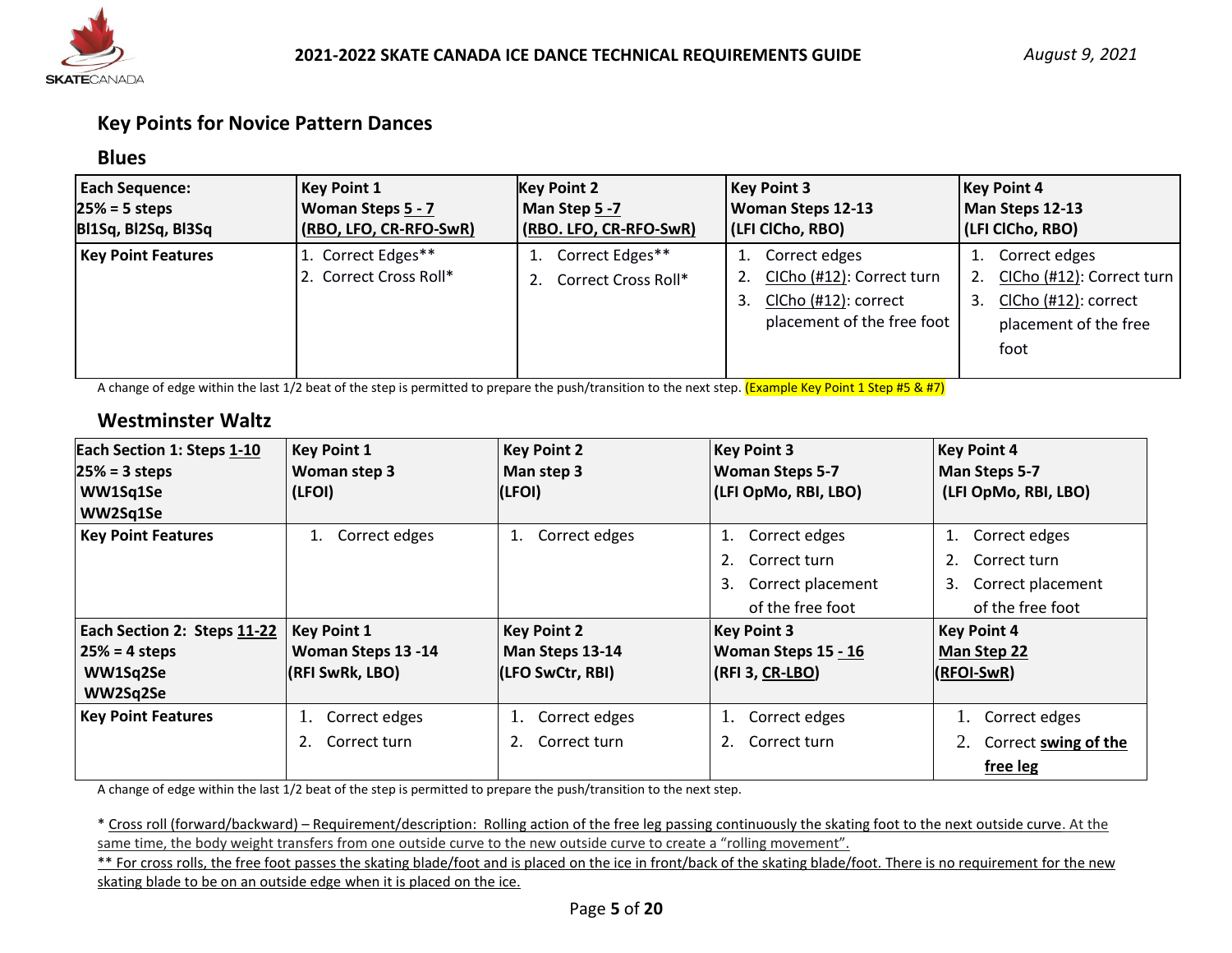

## **General Information for Rhythm Dance**

|                                          | <b>Specifications/Requirements</b>                                                                                                                                                                             |                                                                                         | <b>Violations</b>                                                                                      |  |
|------------------------------------------|----------------------------------------------------------------------------------------------------------------------------------------------------------------------------------------------------------------|-----------------------------------------------------------------------------------------|--------------------------------------------------------------------------------------------------------|--|
| <b>Duration</b>                          | Junior/Senior                                                                                                                                                                                                  | 2 minutes 50 seconds (+/- 10 seconds)                                                   | Program time:<br>Referee deduction: once for up to                                                     |  |
|                                          | May be vocal and must be suitable for Ice Dance as a sport discipline.<br>$\bullet$                                                                                                                            |                                                                                         | every 5 sec lacking or in excess<br><b>Music Requirements:</b>                                         |  |
| <b>Music - General</b>                   | Must be selected in accordance with the designated rhythm(s) and/or theme(s), and with<br>the specified tempo when applicable.                                                                                 |                                                                                         | Referee + Judges<br>Deduction: once per program -                                                      |  |
|                                          | Must have audible rhythmic beat.<br>$\bullet$<br>May be without audible rhythmic beat for up to 10 seconds only at the beginning of the<br>program.                                                            |                                                                                         | incorrect rhythm, lack of audible<br>beat.                                                             |  |
|                                          | Note: To comply with the ethical values of sports, music chosen must not include<br>aggressive and/or offending lyrics.                                                                                        | Referee deduction: once per<br>program - violation of tempo                             |                                                                                                        |  |
| Music - Specific to 2021-<br>2022 Season | <b>Street Dance Rhythms</b><br>At least two different Rhythms from the following examples: hip hop, disco, swing,<br>$\bullet$<br>krump, popping, funk, etc., jazz, reggae (reggaeton) and blues               |                                                                                         | specification.                                                                                         |  |
| Pattern                                  | Pattern must proceed in a generally constant direction; must cross the long axis of the ice<br>$\bullet$<br>surface once at each end of the rink within no more than 30 metres (short axis) of the<br>barrier. | <b>Choreography Restrictions:</b><br>Applied to violations outside of                   |                                                                                                        |  |
|                                          | Couple may cross the long axis at the entry and/or exit to the Style B Step Sequence and<br>$\bullet$<br>at the entry to the Pattern Dance Element.                                                            |                                                                                         | elements:<br>pattern/stops/separations/touching<br>ice with hands.                                     |  |
|                                          | $\bullet$                                                                                                                                                                                                      | Loops are permitted provided they do not cross the long axis.                           |                                                                                                        |  |
| <b>Stops</b>                             | After the clock has started with the first movement, couple must not remain in one place<br>$\bullet$<br>for more than 10 seconds at the beginning and/or end of the program.                                  |                                                                                         | Note: Crossing the long axis in the<br>Pattern Dance Element in the<br>Rhythm Dance is a choreographic |  |
|                                          | $\bullet$<br>permitted.                                                                                                                                                                                        | During program: 2 full stops of up to 5 seconds or 1 full stop of up to 10 seconds is   |                                                                                                        |  |
|                                          | A dance spin or chorographic spinning movement that does not travel will be considered<br>$\bullet$<br>as a stop.                                                                                              |                                                                                         | Midnight Blues: crossing the long<br>axis on steps 7-8 is not considered a                             |  |
|                                          | Partners must not separate except to change hold or to perform required elements<br>$\bullet$<br>requiring a separation.                                                                                       |                                                                                         | pattern violation.                                                                                     |  |
| <b>Separations</b>                       | Distance allowed is maximum 2 arms length apart during such separations.<br>$\bullet$                                                                                                                          |                                                                                         | Referee + Judges                                                                                       |  |
|                                          | $\bullet$                                                                                                                                                                                                      | Change of hold and turns as transitional elements must not exceed one measure of music. |                                                                                                        |  |
|                                          | Separations at the beginning and/or end of the program may be up to 10 seconds in<br>$\bullet$<br>duration without restrictions on the distance of the separation.                                             |                                                                                         |                                                                                                        |  |
| Touching ice with hand(s)                | Touching the ice with the hand(s) is not permitted except during the Step Sequence Style B.                                                                                                                    |                                                                                         |                                                                                                        |  |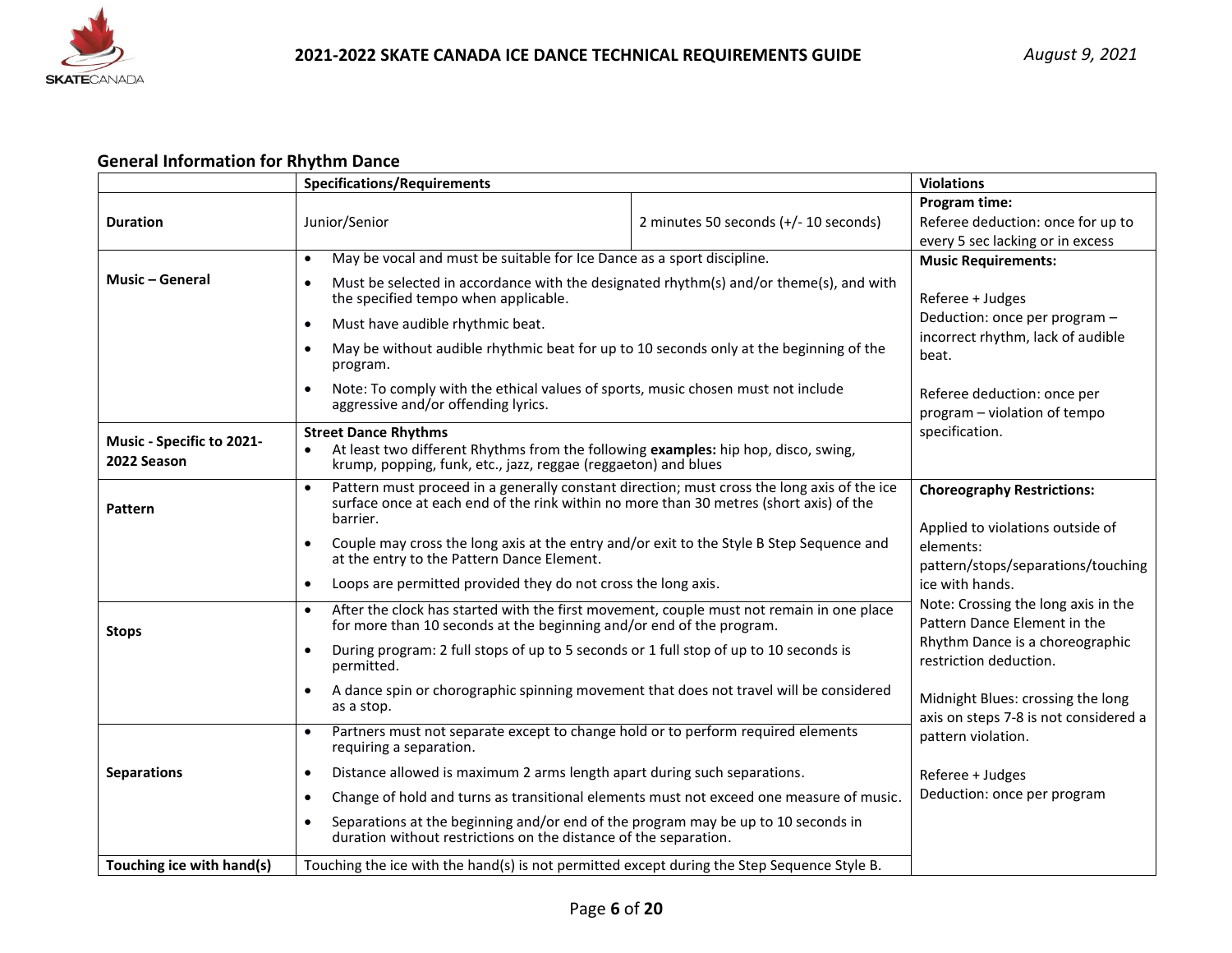

| Costume and prop        | Must be modest, dignified and not give the effect of excessive nudity.<br>$\bullet$<br>Must be appropriate for athletic competition – not garish or theatrical in design -yet may<br>reflect the character of the chosen music.<br>For domestic competition, clothing requirements are gender neutral. There are no<br>restrictions on skaters choosing to wear skirts, dresses, pants or tights. Note that for<br>competitors competing internationally, the ISU has different costume definition stated in<br>ISU Rules (Rule 501) with further information in ISU Communication 2371. For the 2021-<br>2022 season the ISU requirements permit women to wear trousers for both the Rhythm<br>and Free Dance.<br>Accessories & props are not permitted; no part of the costume may be used as any<br>support in a lift. | <b>Costume and Prop</b><br>Referee + Judges<br>Deduction: once per program |
|-------------------------|---------------------------------------------------------------------------------------------------------------------------------------------------------------------------------------------------------------------------------------------------------------------------------------------------------------------------------------------------------------------------------------------------------------------------------------------------------------------------------------------------------------------------------------------------------------------------------------------------------------------------------------------------------------------------------------------------------------------------------------------------------------------------------------------------------------------------|----------------------------------------------------------------------------|
| Illegal                 | See list on page 16                                                                                                                                                                                                                                                                                                                                                                                                                                                                                                                                                                                                                                                                                                                                                                                                       | <b>Technical Panel:</b>                                                    |
| Elements/Movements/Pose |                                                                                                                                                                                                                                                                                                                                                                                                                                                                                                                                                                                                                                                                                                                                                                                                                           | once per violation                                                         |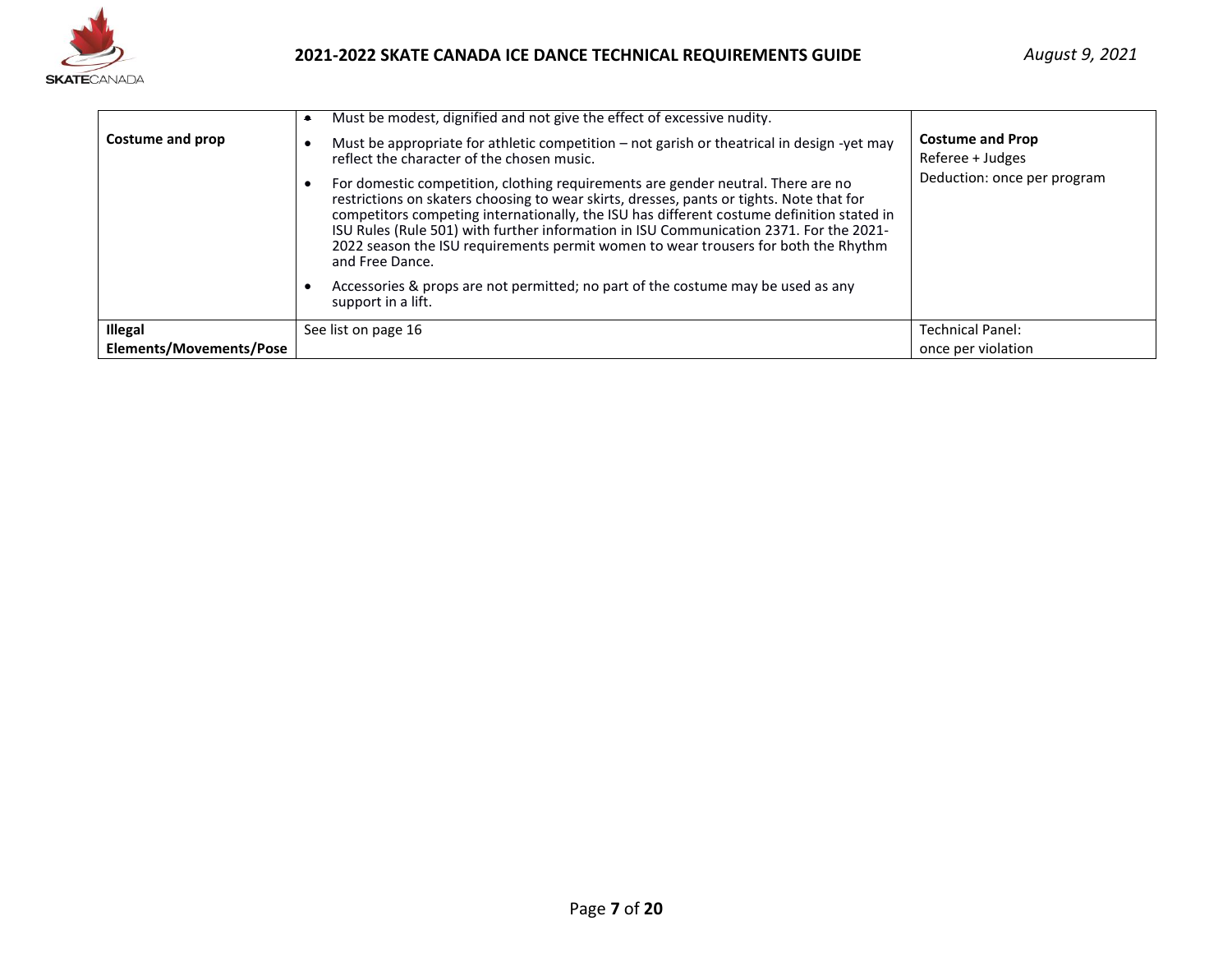

## **Rhythm Dance Required Elements**

| <b>Elements</b>                        | <b>Junior Rhythm Dance</b>                                                                                                                                                                                                                                                                                                                                                                                                                                                                                                                                                                                                                                                                                                                                    | <b>Senior Rhythm Dance</b>                                                                                                                                                                                                                                                                                                                                                                                                                                                                                                                                                                                                                                                                                                                                                                                                                                                                                                                                                                                                                                                                                                                                                                                                                                                                                                                                                                                                                                                                                                                                                                                                                                                                                                                                                                                                             |
|----------------------------------------|---------------------------------------------------------------------------------------------------------------------------------------------------------------------------------------------------------------------------------------------------------------------------------------------------------------------------------------------------------------------------------------------------------------------------------------------------------------------------------------------------------------------------------------------------------------------------------------------------------------------------------------------------------------------------------------------------------------------------------------------------------------|----------------------------------------------------------------------------------------------------------------------------------------------------------------------------------------------------------------------------------------------------------------------------------------------------------------------------------------------------------------------------------------------------------------------------------------------------------------------------------------------------------------------------------------------------------------------------------------------------------------------------------------------------------------------------------------------------------------------------------------------------------------------------------------------------------------------------------------------------------------------------------------------------------------------------------------------------------------------------------------------------------------------------------------------------------------------------------------------------------------------------------------------------------------------------------------------------------------------------------------------------------------------------------------------------------------------------------------------------------------------------------------------------------------------------------------------------------------------------------------------------------------------------------------------------------------------------------------------------------------------------------------------------------------------------------------------------------------------------------------------------------------------------------------------------------------------------------------|
| <b>Pattern Dance Elements</b><br>(PDE) | Two (2) Sequences of the Blues: range 86-90 beats per minute;<br>skated to any of the announced rhythms<br>Section 1 steps 1-17 (1BL)<br>Section 2 steps 1-17 (2BL)<br>Two (2) Sequences of Blues either skated one after the other<br>$\bullet$<br>or separately. Step #1 of each sequence must be skated on a<br>different side of the ice surface. Sequence one of the Blues<br>(1BL) to be skated on the side of the Judges<br>The tempo of the music throughout the PDE must be constant<br>$\bullet$<br>and in accordance with the required tempo and character of<br>the chosen rhythm.<br>The first step of the dance begins on beat 1 of a musical<br>$\bullet$<br>phrase.<br>Excluding the Key Points, variation of hold is permitted.<br>$\bullet$ | One (1) Section of the Midnight Blues, Section 1 steps 5-14<br>(1MB): range 86-96 beats per minute; skated to any of the<br>announced rhythms.<br>Steps must be placed in the rink with step #5 on the opposite<br>$\bullet$<br>side from the judges and the steps following the specified<br>pattern for the Midnight Blues<br>The tempo of the music throughout the PDE must be constant<br>$\bullet$<br>and in accordance with the required tempo and character of<br>the chosen rhythm.<br>The first step of the dance begins on beat 1 of a musical<br>$\bullet$<br>phrase.<br>Variation of hold is permitted<br>$\bullet$<br>Note: Crossing the long axis in steps 7-8 is not considered as a<br>pattern violation.<br>Pattern Dance Type Step Sequence (PSt), Style C:<br>Rhythm: Must be skated to the same rhythm selected for the PDE<br>(Midnight Blues). Chosen tune may be the same as for the<br>Midnight Blues or different but must have the same tempo.<br>Tempo throughout the PDE and PSt must remain constant and in<br>accordance with the required tempo. This element is evaluated by<br>the judges as one unit with a separate level being awarded to each<br>partner.<br>Duration: any exact number of musical phrases.<br>$\bullet$<br>Pattern: Starting immediately after original prescribed step 14<br>$\bullet$<br>of the Midnight Blues, concluding at the short axis (middle of<br>the rink) opposite of the Judges' side.<br>Holds: hand-in-hand with fully extended arms cannot be<br>established and partners must remain in contact at all times,<br>even during changes of holds and during twizzles.<br>Not Permitted: stops, separations, retrogressions and loops,<br>$\bullet$<br>hand-in-hand hold with fully extended arms.<br>Judges will reduce the GOE for Not Permitted elements in the |
| <b>Dance Lift</b>                      | Maximum one (1) Short Lift - maximum 7 seconds                                                                                                                                                                                                                                                                                                                                                                                                                                                                                                                                                                                                                                                                                                                | PSt.                                                                                                                                                                                                                                                                                                                                                                                                                                                                                                                                                                                                                                                                                                                                                                                                                                                                                                                                                                                                                                                                                                                                                                                                                                                                                                                                                                                                                                                                                                                                                                                                                                                                                                                                                                                                                                   |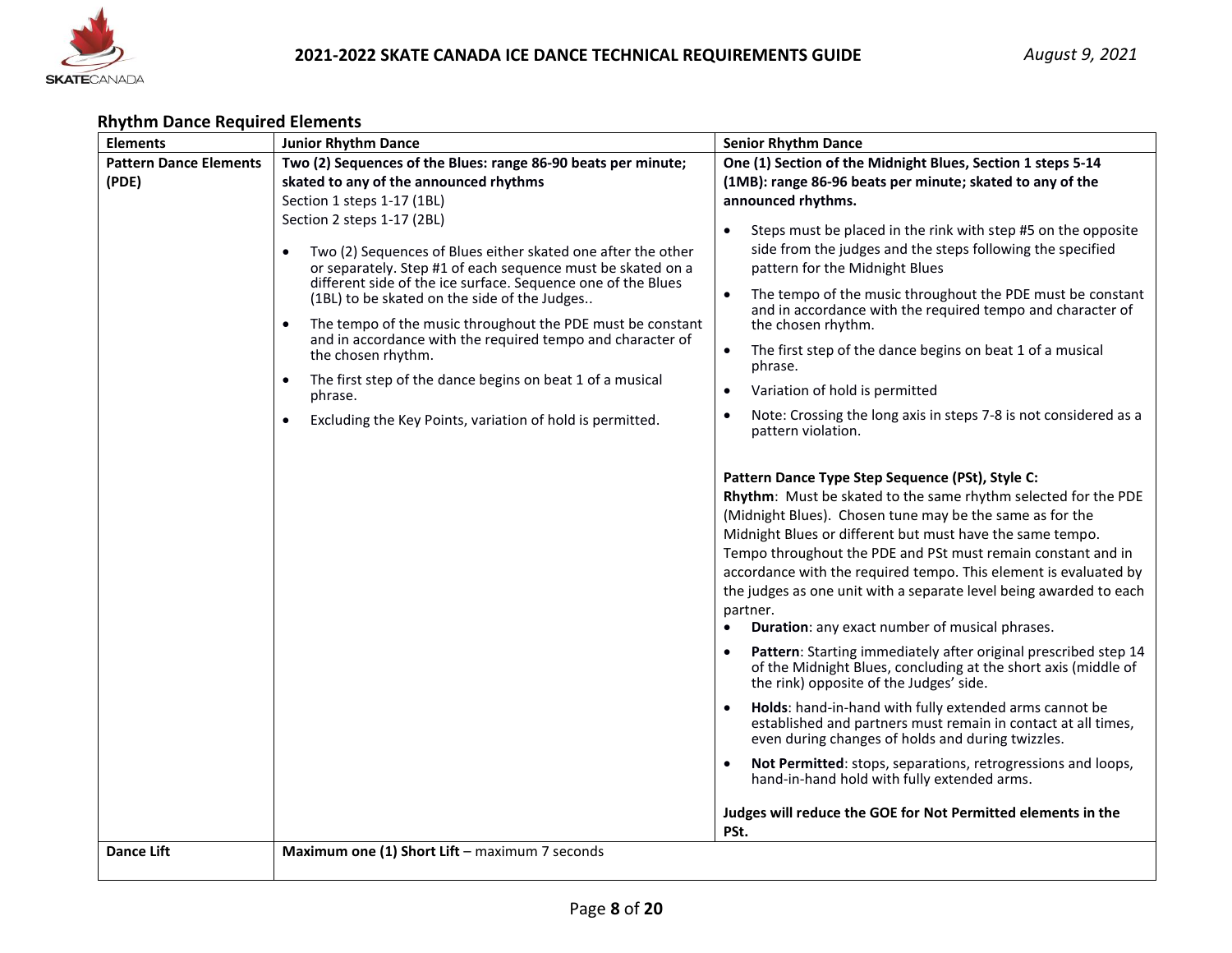

## **2021-2022 SKATE CANADA ICE DANCE TECHNICAL REQUIREMENTS GUIDE**

| <b>Step Sequence</b>       | One (1) Step Sequence in Hold or Not Touching or Combination of both (Style B); chosen patterns may only be Midline or Diagonal                                                                                                                                                                                                                                        |  |  |  |
|----------------------------|------------------------------------------------------------------------------------------------------------------------------------------------------------------------------------------------------------------------------------------------------------------------------------------------------------------------------------------------------------------------|--|--|--|
|                            | Specifications to Style B Rhythm Dance 2021-2022 season:<br>Must be skated to a different rhythm than the one chosen for the Pattern Dance Element (Junior and Senior) and Pattern Dance<br>Type Step Sequence (Senior).                                                                                                                                               |  |  |  |
|                            | Stops - up to 1 permitted for up to 5 seconds<br>$\bullet$                                                                                                                                                                                                                                                                                                             |  |  |  |
|                            | Separations permitted, no more than 2 arms length<br>$\bullet$                                                                                                                                                                                                                                                                                                         |  |  |  |
|                            | Retrogression NOT permitted<br>$\bullet$                                                                                                                                                                                                                                                                                                                               |  |  |  |
|                            | Loops NOT permitted<br>$\bullet$                                                                                                                                                                                                                                                                                                                                       |  |  |  |
|                            | Hand in hand hold NOT Permitted with fully extended arms<br>$\bullet$                                                                                                                                                                                                                                                                                                  |  |  |  |
|                            | Touching the ice with any part of the body is allowed<br>$\bullet$                                                                                                                                                                                                                                                                                                     |  |  |  |
|                            | -A single movement or series of movements performed only once by one or both partners (performed at the same time if<br>performed by both partners)<br>May be included during a permitted stop or within any part of the Step Sequence.<br><b>Duration - up to a maximum of 5 seconds (counted from the first moment they touch the ice with any part of the body)</b> |  |  |  |
|                            | Note: dance spins and pirouettes are stops.                                                                                                                                                                                                                                                                                                                            |  |  |  |
| <b>Sequential Twizzles</b> | One (1) Set of Sequential Twizzles (evaluated as one unit with a Level given for each partner)                                                                                                                                                                                                                                                                         |  |  |  |
|                            | At least 2 twizzles for each partner; must NOT be in contact between twizzles.<br>$\bullet$                                                                                                                                                                                                                                                                            |  |  |  |
|                            | Up to 1 step between twizzles (each push and/or transfer of weight while on two feet between twizzles is considered as a step).<br>$\bullet$                                                                                                                                                                                                                           |  |  |  |
|                            | May be skated anywhere in the program except in the required Step Sequence.                                                                                                                                                                                                                                                                                            |  |  |  |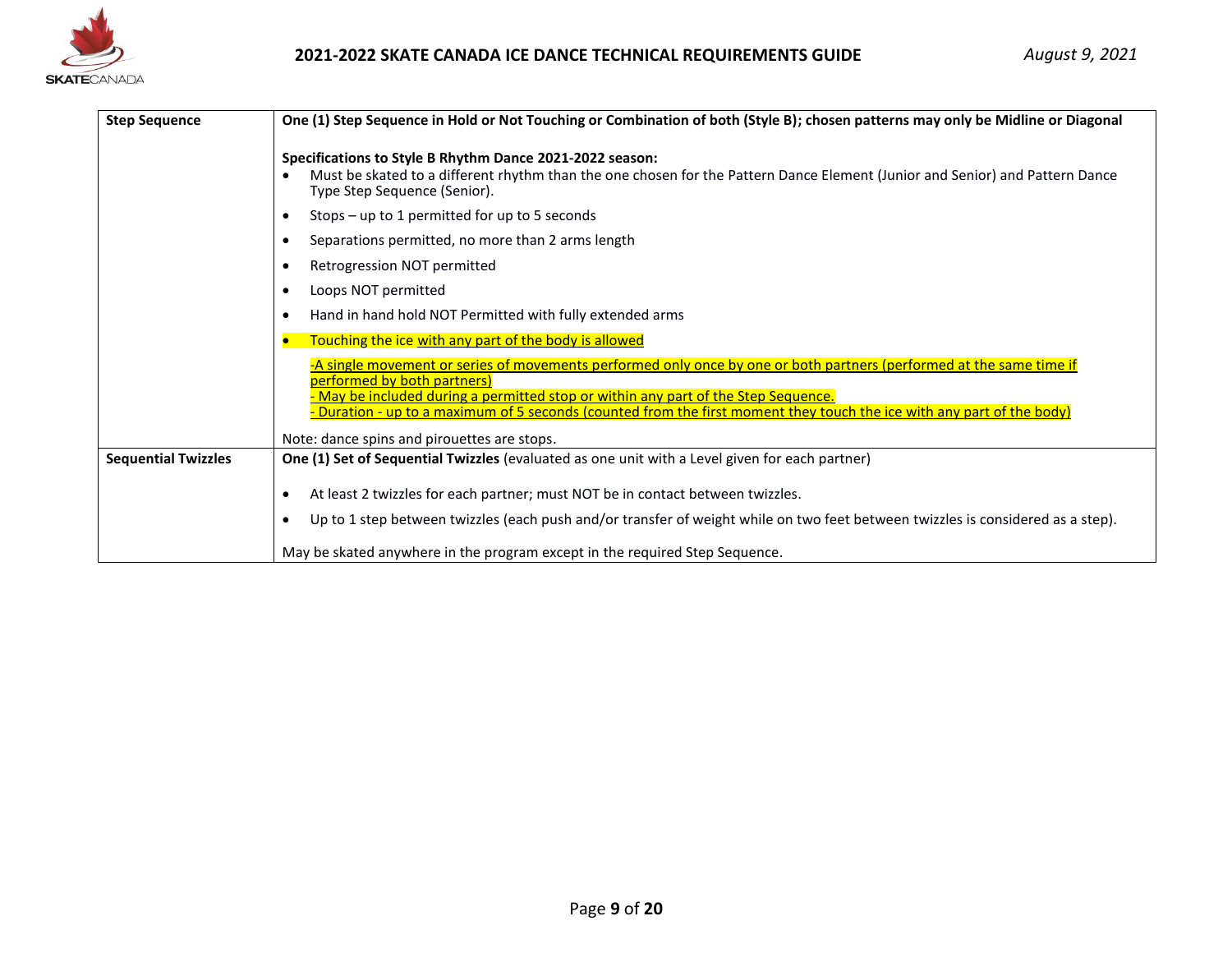

#### **Blues**

| -----                                    |                                                    |                        |                              |                              |
|------------------------------------------|----------------------------------------------------|------------------------|------------------------------|------------------------------|
| <b>Pattern Dance Element Key Point 1</b> |                                                    | <b>Key Point 2</b>     | <b>Key Point 3</b>           | <b>Key Point 4</b>           |
| <b>Each Sequence</b>                     | <b>Woman Steps 5-7</b>                             | Man Steps 1, 95-7      | Woman Steps 12 & 13          | <b>Man Step 12 &amp; 13</b>  |
|                                          | $(1BL, 2BL)$ Steps # 1-17 $(RBO, LFO, CR-RFO-SWR)$ | (RBO, LFO, CR-RFO-SwR) | (LFI ClCho, RBO)             | (LFI ClCho, RBO)             |
| <b>Key Point Features</b>                | 1. Correct Edges**                                 | 1. Correct Edges**     | 1. Correct Edges             | 1. Correct Edges             |
|                                          | 2. Correct Cross Roll*                             | 2. Correct Cross Roll* | 2. ClCho (#12): Correct Turn | 2. ClCho (#12): Correct Turn |
|                                          |                                                    |                        | 3. ClCho (#12): correct      | $3.$ ClCho $(#12)$ : correct |
|                                          |                                                    |                        | placement of the free foot   | placement of the free foot   |

\* Cross Roll (Forward/Backward) - Requirement/description: Rolling action of the free leg passing continuously the skating foot to the next outside curve. At the same time, the body weight transfers from one outside curve to the new outside curve to create a rolling movement.

\*\*For Cross Rolls, the free foot passes the skating blade/foot and is placed on the ice in front/back of the skating blade/foot. There is no requirement for the new skating blade to be on an outside edge when it is placed on the ice.

Note: A change of edge within the last % a beat of the step is permitted to prepare the push/transition to the next step. (Examples in Key Points: 1BL & 2BL-Key Point 1 Step #5 & #7)

#### **Midnight Blues**

| <b>Pattern Dance</b><br><b>Element</b><br>(1MB) Section 1:<br><b>Steps #5-14</b> | <b>Key Point 1</b><br><b>Woman original prescribed</b><br><b>Step #7 (RBOI3)</b> | <b>Key Point 2</b><br><b>Man original prescribed</b><br>Step #7 $(LFOI3)$ | <b>Key Point 4</b><br><b>Key Point 3</b><br>Woman original prescribed<br><b>Key Point 3</b><br><b>Man original prescribed Step</b><br><b>Step</b><br>#12 & 13 (XF-LBI-Tw1, RBO,<br>#11<br>(RBO3/RFI-Br/RBOI/RBI-Rk)<br>LFO) |                                                   |
|----------------------------------------------------------------------------------|----------------------------------------------------------------------------------|---------------------------------------------------------------------------|-----------------------------------------------------------------------------------------------------------------------------------------------------------------------------------------------------------------------------|---------------------------------------------------|
| <b>Key Point Features</b>                                                        | <b>Correct Edges</b><br>Correct change of edge<br>Correct Turn                   | <b>Correct Edges</b><br>Correct change of edge<br>Correct Turn<br>3.      | Correct Edges (except RBI-<br>Rk)<br>Correct Turns RBO3/RFI-<br>Br<br>Correct change of edge<br>3.                                                                                                                          | Correct Edges (except RBO)<br><b>Correct Turn</b> |

The first step of the dance begins on beat one of a musical phrase.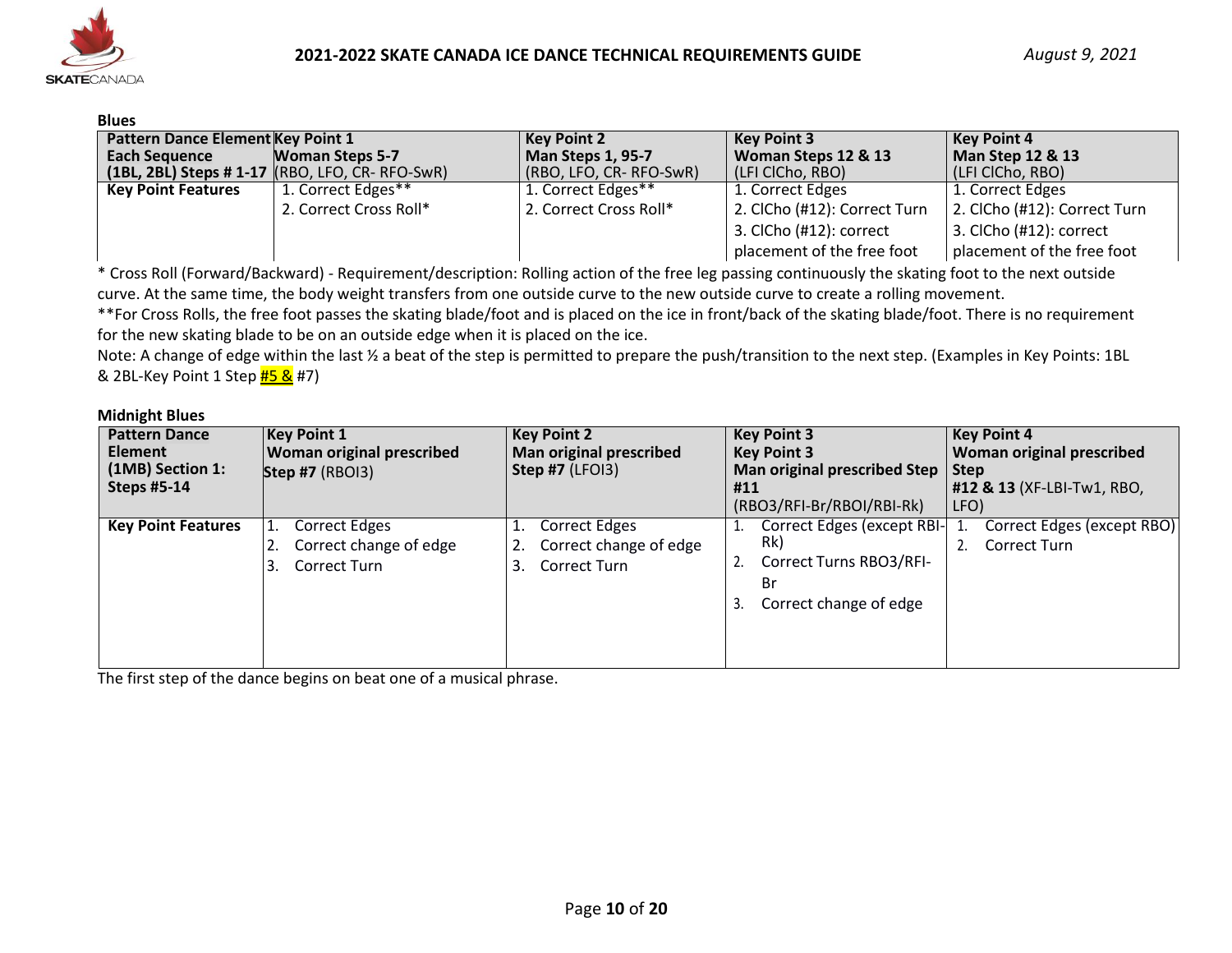

## **Pattern Dance and Pattern Dance Element Music Information**

| <b>Dance</b>                                | <b>Beats per</b><br><b>Minute</b>                                                        | <b>Beats per</b><br><b>Sequence</b> | <b>Duration in</b><br><b>Duration in</b><br>seconds per | seconds from  | <b>Required</b><br>Sequences or            | <b>Number of Steps</b><br>per Sequence or | <b>Number of Steps</b>  |                         |                |    |    |
|---------------------------------------------|------------------------------------------------------------------------------------------|-------------------------------------|---------------------------------------------------------|---------------|--------------------------------------------|-------------------------------------------|-------------------------|-------------------------|----------------|----|----|
|                                             | <b>Sections</b><br>(bpm)<br><b>Sequence</b><br>step #1 to last<br><b>Section</b><br>step |                                     |                                                         | 10%           | 25%                                        | 50%                                       | 75%                     | 90%                     |                |    |    |
| <b>Swing Dance</b><br>Set Pattern           | 98-102                                                                                   | 64                                  | $37.6 - 39.2$                                           | $75.2 - 78.4$ | 2 sequences                                | 30                                        | $\overline{\mathbf{3}}$ | $\overline{ }$          | 15             | 23 | 27 |
| <b>Fiesta Tango</b><br>Set Pattern          | 106-110                                                                                  | 32                                  | $17.5 - 18.1$                                           | $52.5 - 54.3$ | 3 sequences                                | 16                                        | $\overline{2}$          | 4                       | 8              | 12 | 14 |
| Fourteenstep<br>Set Pattern                 | 110-114                                                                                  | 20                                  | $10.5 - 10.9$                                           | $40.0 - 43.6$ | 4 sequences                                | 14                                        | $\mathbf{1}$            | 4                       | $\overline{ }$ | 11 | 13 |
| <b>European Waltz</b><br>Set Pattern        | 132-138                                                                                  | 54                                  | 23.6-24.4                                               | $47.2 - 48.8$ | 2 sequences                                | 18                                        | $\overline{2}$          | 5                       | 9              | 14 | 16 |
| <b>Tango</b><br><b>Optional Pattern</b>     | 106-110                                                                                  | 56                                  | $28.4 - 29.4$                                           | $56.8 - 58.8$ | 2 sequences                                | 22                                        | $\overline{2}$          | 6                       | 11             | 17 | 20 |
| <b>Blues</b><br><b>Optional Pattern</b>     | 86-90                                                                                    | 36                                  | $24.0 - 25.2$                                           | $72.0 - 75.6$ | 3 sequences<br>(Junior PDE 2<br>sequences) | 17                                        | $\overline{2}$          | 4                       | 8              | 13 | 15 |
| Westminster<br><b>Waltz</b>                 | 159-165                                                                                  | 78                                  | $28.4 - 29.5$                                           | $56.8 - 58.8$ | 2 sequences<br>4 sections                  | Section 1: steps 1-<br>$10 = 11$ steps    | $\mathbf{1}$            | $\overline{\mathbf{3}}$ | 6              | 9  | 10 |
| <b>Optional Pattern</b>                     |                                                                                          |                                     |                                                         |               |                                            | Section 2: steps<br>11-22= 13 steps       | $\mathbf{1}$            | 4                       | $\overline{ }$ | 10 | 12 |
| <b>Midnight Blues</b><br><b>Set Pattern</b> | 86-96                                                                                    | 1 section<br>32                     | 1 section<br>$20.0 - 22.3$                              | $20.0 - 22.3$ | 1 section<br>Steps 5-14                    | 10                                        | $\mathbf{1}$            | 3                       | 5.             | 8  | 9  |

**For Pattern Dance Diagrams, see the [Skate Canada Pattern Dances in Competition Technical Requirements](https://program.skatecanada.ca/?product=pattern-dance-competition-technical-requirements-english)**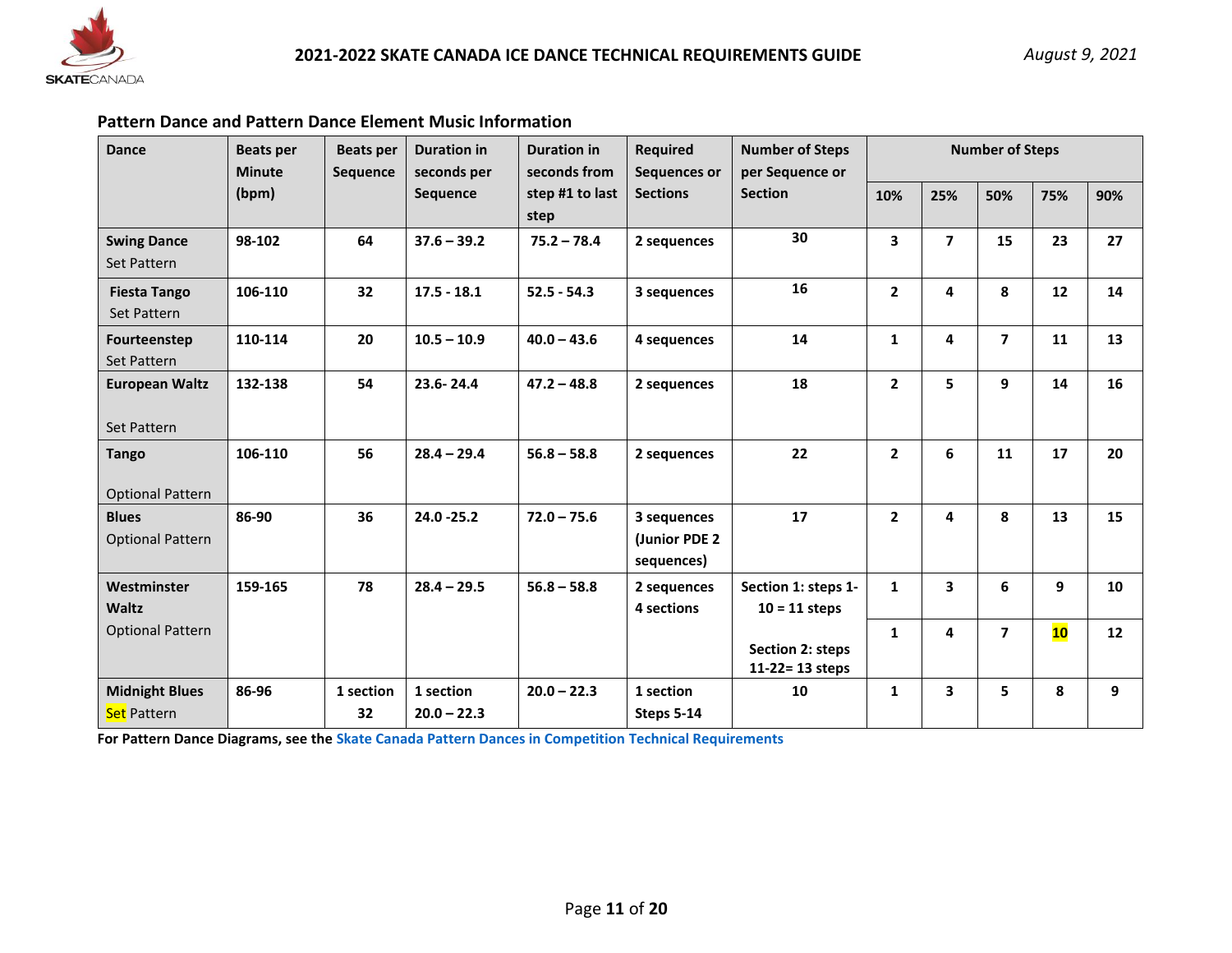

## **General Information for Free Dance**

| Pre-Juvenile/Juvenile<br>2 minutes $(+/- 10$ seconds)<br><b>Duration</b><br>Program time:<br>Referee deduction:<br>2 minutes 30 seconds (+/- 10 seconds)<br>Pre-Novice<br>Once for up to every 5<br>3 minutes (+/- 10 seconds)<br>Novice<br>seconds lacking or in<br>3 minutes 30 seconds (+/- 10 seconds)<br>Junior<br>excess.<br>4 minutes (+/- 10 seconds)<br>Senior<br>All music, including classical music, must be cut/edited, orchestrated or arranged in a way that it creates<br><b>Music</b><br>an interesting, colourful, entertaining dance program with different dance moods or a building effect.<br><b>Music Requirements:</b><br>Must have at least one obvious change of tempo/rhythm and expression; this change may be gradual or<br>$\bullet$<br>immediate but in either case it must be obvious.<br>Referee + Judges<br>Deduction: once per<br>Must be suitable for the couple's skating skills and technical ability.<br>$\bullet$<br>program |  |
|----------------------------------------------------------------------------------------------------------------------------------------------------------------------------------------------------------------------------------------------------------------------------------------------------------------------------------------------------------------------------------------------------------------------------------------------------------------------------------------------------------------------------------------------------------------------------------------------------------------------------------------------------------------------------------------------------------------------------------------------------------------------------------------------------------------------------------------------------------------------------------------------------------------------------------------------------------------------|--|
|                                                                                                                                                                                                                                                                                                                                                                                                                                                                                                                                                                                                                                                                                                                                                                                                                                                                                                                                                                      |  |
|                                                                                                                                                                                                                                                                                                                                                                                                                                                                                                                                                                                                                                                                                                                                                                                                                                                                                                                                                                      |  |
|                                                                                                                                                                                                                                                                                                                                                                                                                                                                                                                                                                                                                                                                                                                                                                                                                                                                                                                                                                      |  |
|                                                                                                                                                                                                                                                                                                                                                                                                                                                                                                                                                                                                                                                                                                                                                                                                                                                                                                                                                                      |  |
|                                                                                                                                                                                                                                                                                                                                                                                                                                                                                                                                                                                                                                                                                                                                                                                                                                                                                                                                                                      |  |
|                                                                                                                                                                                                                                                                                                                                                                                                                                                                                                                                                                                                                                                                                                                                                                                                                                                                                                                                                                      |  |
|                                                                                                                                                                                                                                                                                                                                                                                                                                                                                                                                                                                                                                                                                                                                                                                                                                                                                                                                                                      |  |
|                                                                                                                                                                                                                                                                                                                                                                                                                                                                                                                                                                                                                                                                                                                                                                                                                                                                                                                                                                      |  |
| May be vocal and must be suitable for ice dance as a sport discipline.<br>$\bullet$                                                                                                                                                                                                                                                                                                                                                                                                                                                                                                                                                                                                                                                                                                                                                                                                                                                                                  |  |
| Must have an audible rhythmic beat and melody, or audible rhythmic beat alone, but not melody alone.<br>$\bullet$                                                                                                                                                                                                                                                                                                                                                                                                                                                                                                                                                                                                                                                                                                                                                                                                                                                    |  |
| May be without an audible rhythmic beat for up to 10 seconds at beginning or end of the program.<br>$\bullet$                                                                                                                                                                                                                                                                                                                                                                                                                                                                                                                                                                                                                                                                                                                                                                                                                                                        |  |
| May be without an audible rhythmic beat for up to 10 seconds during the program.<br>$\bullet$                                                                                                                                                                                                                                                                                                                                                                                                                                                                                                                                                                                                                                                                                                                                                                                                                                                                        |  |
| After the clock is started with the first movement, couple must not remain in one place for more than 10<br>$\bullet$<br><b>Choreography restrictions:</b><br><b>Stops</b><br>seconds.                                                                                                                                                                                                                                                                                                                                                                                                                                                                                                                                                                                                                                                                                                                                                                               |  |
| During the program, unlimited full stops of up to five (5) seconds are allowed.<br>Applied to violations<br>$\bullet$                                                                                                                                                                                                                                                                                                                                                                                                                                                                                                                                                                                                                                                                                                                                                                                                                                                |  |
| outside of elements:<br>The number of separations to execute transitional footwork or moves is unrestricted.<br>$\bullet$<br><b>Separations</b><br>stops/separations/touching                                                                                                                                                                                                                                                                                                                                                                                                                                                                                                                                                                                                                                                                                                                                                                                        |  |
| Distance allowed is maximum 2 arms length apart during separations (except during Choreographic<br>$\bullet$<br>ice with hands<br>Character Step Sequence).                                                                                                                                                                                                                                                                                                                                                                                                                                                                                                                                                                                                                                                                                                                                                                                                          |  |
| Duration of each separation (excluding Required Elements) can be no more than 5 seconds.<br>$\bullet$<br>Referee + Judges                                                                                                                                                                                                                                                                                                                                                                                                                                                                                                                                                                                                                                                                                                                                                                                                                                            |  |
| Deduction: once per<br>Separations at the beginning and/or end of the program may be up to 10 seconds, no restrictions on the<br>distance of separation.<br>program                                                                                                                                                                                                                                                                                                                                                                                                                                                                                                                                                                                                                                                                                                                                                                                                  |  |
| Touching ice with<br>Not permitted (except during Choreographic Sliding Movement and Choreographic Character Step<br>$\bullet$                                                                                                                                                                                                                                                                                                                                                                                                                                                                                                                                                                                                                                                                                                                                                                                                                                       |  |
| hand(s)<br>Sequence).                                                                                                                                                                                                                                                                                                                                                                                                                                                                                                                                                                                                                                                                                                                                                                                                                                                                                                                                                |  |
| Must be modest, dignified and not give the effect of excessive nudity; must be appropriate for athletic<br>$\bullet$<br><b>Costume and Prop</b><br>competition – not garish or theatrical in design – yet may reflect the character of the chosen music.<br><b>Costume and Prop</b>                                                                                                                                                                                                                                                                                                                                                                                                                                                                                                                                                                                                                                                                                  |  |
| For domestic competition, clothing requirements are gender neutral. There are no restrictions on skaters<br>Referee + Judges<br>$\bullet$<br>choosing to wear skirts, dresses, pants or tights. Note that for competitors competing internationally, the<br>Deduction: once per<br>ISU has different costume definition stated in ISU Communication 2371. For the 2021-2022 season the<br>program<br>ISU requirements permit women to wear trousers for both the Rhythm and Free Dance. Accessories &<br>props are not permitted; no part of the costume may be used as any support in a lift.                                                                                                                                                                                                                                                                                                                                                                       |  |
| <b>Illegal Elements/</b><br><b>Technical Panel:</b><br>See list on page 16.<br><b>Movements/Pose</b><br>once per violation                                                                                                                                                                                                                                                                                                                                                                                                                                                                                                                                                                                                                                                                                                                                                                                                                                           |  |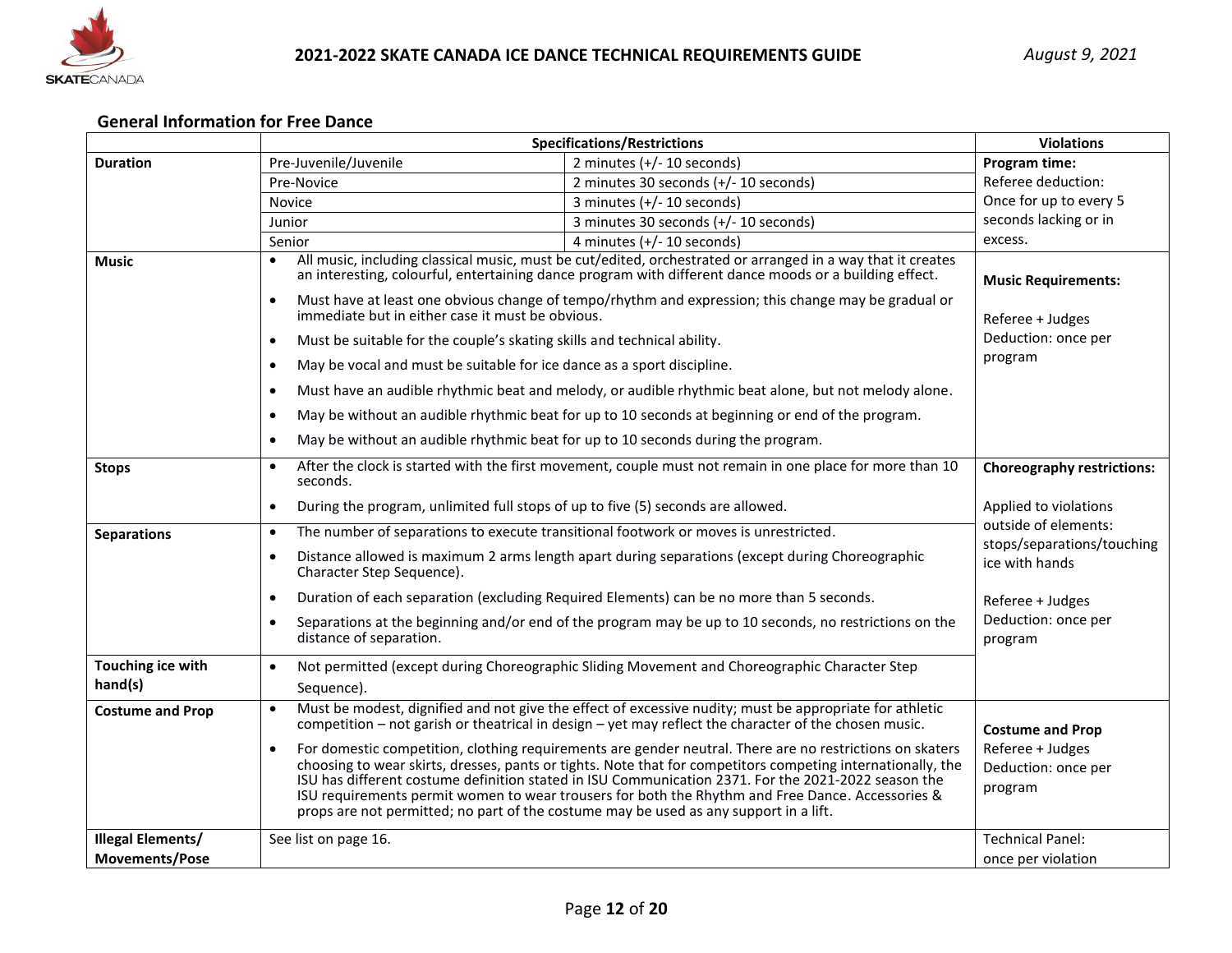

#### **Free Dance Required Elements: Pre-Juvenile, Juvenile, Pre-Novice, Novice**

|                       | <b>Pre-Juvenile</b>                                                                                     | Juvenile<br><b>Pre-Novice</b><br><b>Novice</b>                                                                          |                                                 |                                                                                                                                                                        |  |  |  |  |
|-----------------------|---------------------------------------------------------------------------------------------------------|-------------------------------------------------------------------------------------------------------------------------|-------------------------------------------------|------------------------------------------------------------------------------------------------------------------------------------------------------------------------|--|--|--|--|
| Lifts                 | <b>Maximum 1 Short Lift</b>                                                                             | <b>Maximum 1 Short Lift</b>                                                                                             | <b>Maximum 2 Short Lifts</b>                    |                                                                                                                                                                        |  |  |  |  |
|                       | Called to maximum Level 2                                                                               |                                                                                                                         |                                                 |                                                                                                                                                                        |  |  |  |  |
|                       |                                                                                                         | Maximum 7 seconds                                                                                                       | Maximum 7 seconds each                          | <b>Maximum 2</b>                                                                                                                                                       |  |  |  |  |
|                       | Maximum 7 seconds                                                                                       | Choice of straight line, curve or                                                                                       | Choice of straight line,                        | Choice of 2 different short lifts maximum 7                                                                                                                            |  |  |  |  |
|                       | Choice of straight line, curve                                                                          | stationary lift                                                                                                         | curve, stationary or                            | seconds each.                                                                                                                                                          |  |  |  |  |
|                       | or stationary lift                                                                                      |                                                                                                                         | rotational lift                                 |                                                                                                                                                                        |  |  |  |  |
| <b>Dance Spins</b>    | Maximum 1                                                                                               | Maximum 1                                                                                                               | <b>Maximum 1</b>                                |                                                                                                                                                                        |  |  |  |  |
|                       | Called to maximum Level 2                                                                               | Called to maximum Level 2                                                                                               | Simple or combination type                      |                                                                                                                                                                        |  |  |  |  |
|                       | Simple or combination type                                                                              | Simple or combination type                                                                                              |                                                 |                                                                                                                                                                        |  |  |  |  |
| <b>Step Sequences</b> | <b>Maximum 1 Style B</b>                                                                                | <b>Maximum 1 Style B</b>                                                                                                | <b>Maximum 1 Style B</b>                        | Maximum 2 performed in any order                                                                                                                                       |  |  |  |  |
|                       | Circular, midline or diagonal                                                                           | Circular, midline or diagonal                                                                                           | Circular, midline or diagonal                   | 1 Style B performed in hold; Types: straight line or                                                                                                                   |  |  |  |  |
| Other required        | Performed in hold                                                                                       | Performed in hold                                                                                                       | Performed in hold                               | curve                                                                                                                                                                  |  |  |  |  |
| elements may not      | Called to maximum Level 2                                                                               |                                                                                                                         |                                                 | 1 One-foot step sequence: not touching; turns                                                                                                                          |  |  |  |  |
| be performed in       |                                                                                                         |                                                                                                                         |                                                 | performed on one foot by each partner and must                                                                                                                         |  |  |  |  |
| the StSq.             |                                                                                                         |                                                                                                                         | be started with the first turn at the same time |                                                                                                                                                                        |  |  |  |  |
|                       | Specifications to Style B: The pattern must maintain the integrity or basic shape of the chosen pattern |                                                                                                                         |                                                 |                                                                                                                                                                        |  |  |  |  |
| Judges will reduce    | 1 retrogression not exceeding 2 measures of music is permitted.<br>$\bullet$                            |                                                                                                                         |                                                 |                                                                                                                                                                        |  |  |  |  |
| the GOE for Not       | Separations permitted - no more than 2 arm lengths apart; not exceeding 5 seconds.<br>$\bullet$         |                                                                                                                         |                                                 |                                                                                                                                                                        |  |  |  |  |
| Permitted             | Loops not permitted; however, a narrow loop is an acceptable shape in the retrogression.<br>$\bullet$   |                                                                                                                         |                                                 |                                                                                                                                                                        |  |  |  |  |
| Elements in the       | $\bullet$                                                                                               | Hand-in-hand hold not permitted with fully extended arms.                                                               |                                                 |                                                                                                                                                                        |  |  |  |  |
| StSq.                 | $\bullet$                                                                                               | Stops not permitted (dance spins and pirouettes are stops).                                                             |                                                 |                                                                                                                                                                        |  |  |  |  |
|                       |                                                                                                         |                                                                                                                         |                                                 |                                                                                                                                                                        |  |  |  |  |
| Synchronized          |                                                                                                         | Maximum 1 set of Synchronized Twizzles (evaluated as one unit with a Level given for each partner)                      |                                                 |                                                                                                                                                                        |  |  |  |  |
| <b>Twizzles</b>       | Pre-Juvenile, Juvenile, Pre-Novice:                                                                     |                                                                                                                         |                                                 |                                                                                                                                                                        |  |  |  |  |
|                       | $\bullet$                                                                                               | At least two twizzles for each partner with up to three steps between twizzles; Pre-Juvenile called to maximum Level 2. |                                                 |                                                                                                                                                                        |  |  |  |  |
|                       | ٠                                                                                                       | Partners may touch between twizzles, but this will not be considered for the level.                                     |                                                 |                                                                                                                                                                        |  |  |  |  |
|                       | <b>Novice:</b>                                                                                          |                                                                                                                         |                                                 |                                                                                                                                                                        |  |  |  |  |
|                       |                                                                                                         |                                                                                                                         |                                                 | At least two twizzles for each partner with a minimum of 2 and up to 4 steps between 1 <sup>st</sup> and 2 <sup>nd</sup> twizzles (each push and/or transfer of weight |  |  |  |  |
|                       |                                                                                                         | while on two feet between twizzles is considered as a step).                                                            |                                                 |                                                                                                                                                                        |  |  |  |  |
|                       |                                                                                                         | Partners must be in contact at some point between the 1st and 2 <sup>nd</sup> twizzles.                                 |                                                 |                                                                                                                                                                        |  |  |  |  |
| Choreographic         | N/A                                                                                                     |                                                                                                                         |                                                 | Maximum 1 Choice of Choreographic Lift, or Twizzling Movement                                                                                                          |  |  |  |  |
| <b>Elements</b>       |                                                                                                         |                                                                                                                         |                                                 | performed after the required lifts & twizzles; or Choreographic Spinning                                                                                               |  |  |  |  |
|                       |                                                                                                         |                                                                                                                         |                                                 | Movement, Sliding Movement, or Character Step Sequence performed                                                                                                       |  |  |  |  |
|                       | anywhere in the program.                                                                                |                                                                                                                         |                                                 |                                                                                                                                                                        |  |  |  |  |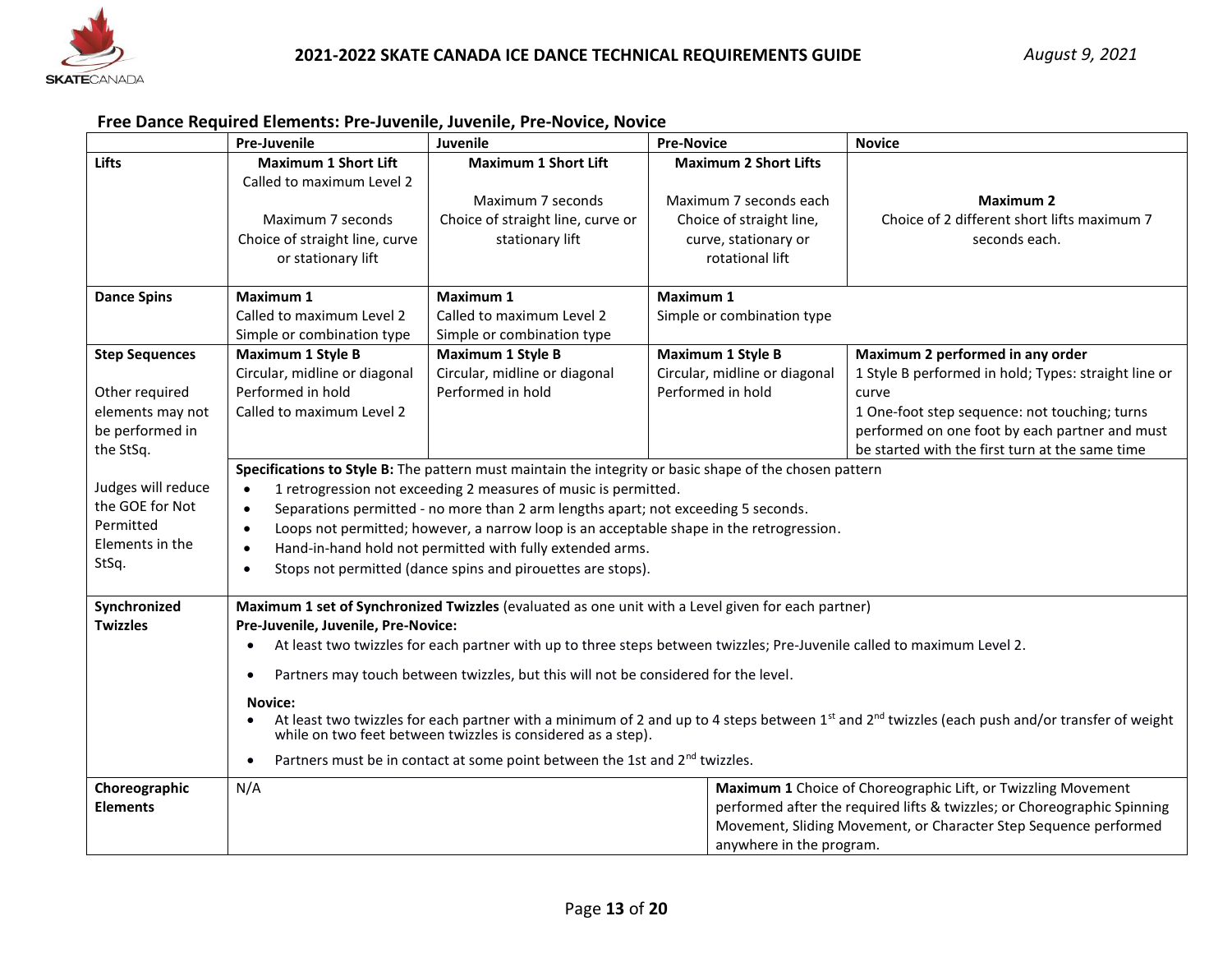

## **Free Dance Required Elements: Junior, Senior**

|                                                                                                                                                                                                                              | Junior                                                                                                                                                                                                                                                                                                                                                                                                                                                                                                                                                                                                                                                                                                                                                                                                                | Senior                                                                                                                                                                                                                                            |  |  |  |  |  |  |
|------------------------------------------------------------------------------------------------------------------------------------------------------------------------------------------------------------------------------|-----------------------------------------------------------------------------------------------------------------------------------------------------------------------------------------------------------------------------------------------------------------------------------------------------------------------------------------------------------------------------------------------------------------------------------------------------------------------------------------------------------------------------------------------------------------------------------------------------------------------------------------------------------------------------------------------------------------------------------------------------------------------------------------------------------------------|---------------------------------------------------------------------------------------------------------------------------------------------------------------------------------------------------------------------------------------------------|--|--|--|--|--|--|
| <b>Lifts</b><br>Not more than:                                                                                                                                                                                               | Two (2) different type Short Lifts<br>(maximum 7 seconds each)<br><b>OR</b><br>One (1) Combination Lift<br>(maximum 12 seconds)                                                                                                                                                                                                                                                                                                                                                                                                                                                                                                                                                                                                                                                                                       | Three (3) different type Short Lifts<br>(maximum 7 seconds each)<br><b>OR</b><br>One (1) Short Lift (maximum 7 seconds) and one (1) Combination Lift<br>(maximum 12 seconds)<br>Short Lift must be a different type than in the Combination Lift. |  |  |  |  |  |  |
| <b>Dance Spins</b>                                                                                                                                                                                                           | One (1) Dance Spin (Spin or Combination Spin)                                                                                                                                                                                                                                                                                                                                                                                                                                                                                                                                                                                                                                                                                                                                                                         |                                                                                                                                                                                                                                                   |  |  |  |  |  |  |
| <b>Step Sequences</b><br><b>Types: Straight Line</b><br>or Curve<br>Other required<br>elements may not<br>be performed in<br>the StSq.<br>Judges will reduce<br>the GOE for Not<br><b>Permitted Elements</b><br>in the StSq. | Two (2)<br>One (1) Step Sequence, in hold, Style B: The pattern must maintain the integrity or basic shape of the chosen pattern<br>Specifications to Style B, Free Dance 2020/21:<br>Retrogression - one (1) permitted - must not exceed two measures of music<br>$\circ$<br>Separations permitted, no more than 2 arms length and must not exceed 5 seconds<br>$\circ$<br>Loops NOT PERMITTED: a narrow loop is an acceptable shape in the retrogression<br>$\Omega$<br>Hand-in-hand hold - NOT PERMITTED WITH FULLY EXTENDED ARMS<br>$\Omega$<br>Stops - NOT PERMITTED<br>$\circ$<br>One (1) One-Foot Step Sequence, Not Touching (evaluated as one unit with a Level given for each partner).<br>Turns performed on one foot by each partner and must be started with the first turn at the same time.<br>$\circ$ |                                                                                                                                                                                                                                                   |  |  |  |  |  |  |
| Synchronized<br><b>Twizzles</b>                                                                                                                                                                                              | One (1) set of Synchronized Twizzles (FD Variation)<br>Specifications for Season 2021/22: (evaluated as one unit with a Level given for each partner)<br>At least two twizzles for each partner, with a minimum of 2 steps and up to 4 steps between 1 <sup>st</sup> and 2 <sup>nd</sup> twizzles (each push and/or transfer<br>of weight while on two feet between twizzles is considered as a step.<br>Partners must be in contact at some point between the 1 <sup>st</sup> and 2 <sup>nd</sup> Twizzles.<br>$\bullet$                                                                                                                                                                                                                                                                                             |                                                                                                                                                                                                                                                   |  |  |  |  |  |  |
| Choreographic<br><b>Elements</b>                                                                                                                                                                                             | Two (2) different Choreographic Elements chosen from:<br>Choreographic Lift<br>Choreographic Spinning Movement<br>Choreographic Twizzling Movement<br><b>Choreographic Sliding Movement</b><br>Choreographic Character Step Sequence                                                                                                                                                                                                                                                                                                                                                                                                                                                                                                                                                                                  | Three (3) different Choreographic Elements chosen from:<br>Choreographic Lift<br>Choreographic Spinning Movement<br>Choreographic Twizzling Movement<br><b>Choreographic Sliding Movement</b><br>Choreographic Character Step Sequence            |  |  |  |  |  |  |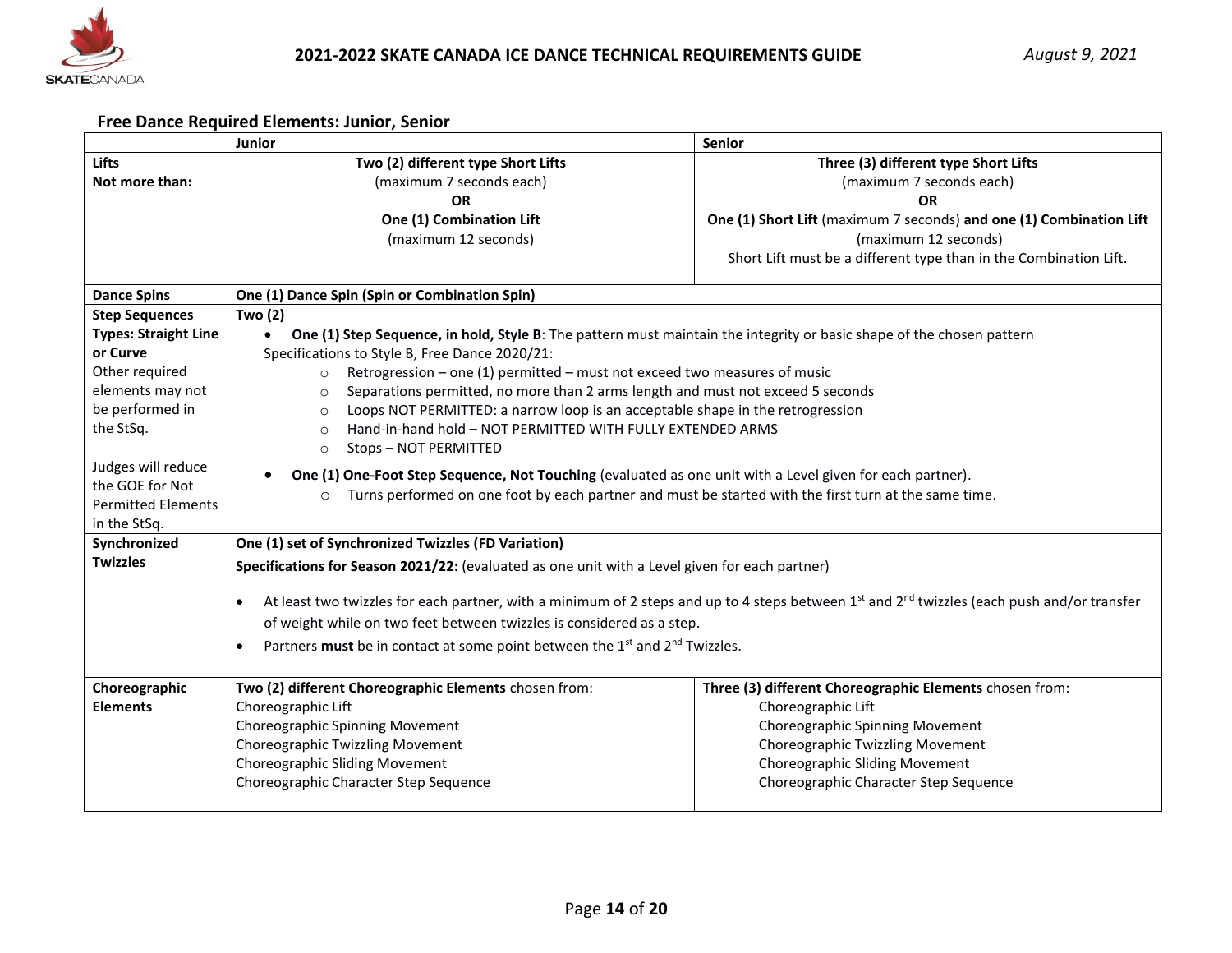

## **Marking**

Pattern Dance: Judges mark the quality of execution of each Section/Sequence of the Pattern Dance using the Grade of Execution scale +5 to -5. The number of Sequences and/or Sections determines the number of GOEs for the given dance. Four Program Components are assessed (Skating Skills, Performance, Interpretation, Timing).

Rhythm Dance and Free Dance: Judges mark the quality of execution of each element using the Grade of Execution scale +5 to -5. Five Program Components (Skating Skills, Transitions, Performance, Composition, and Interpretation/Timing) are assessed.

Evaluating the GOE of Sequential and Synchronized Twizzles, the One Foot Step Sequence – Not Touching, PSt: Judges will evaluate these elements as a unit and must base their GOE on the quality of execution of BOTH partners.

See page 10 for links to GOE marking guides for Pattern Dances and Required Elements. These are also published in ISU Communication 2393 along with the Program Component marking guides.

The Referee and Judges also apply deductions for certain violations.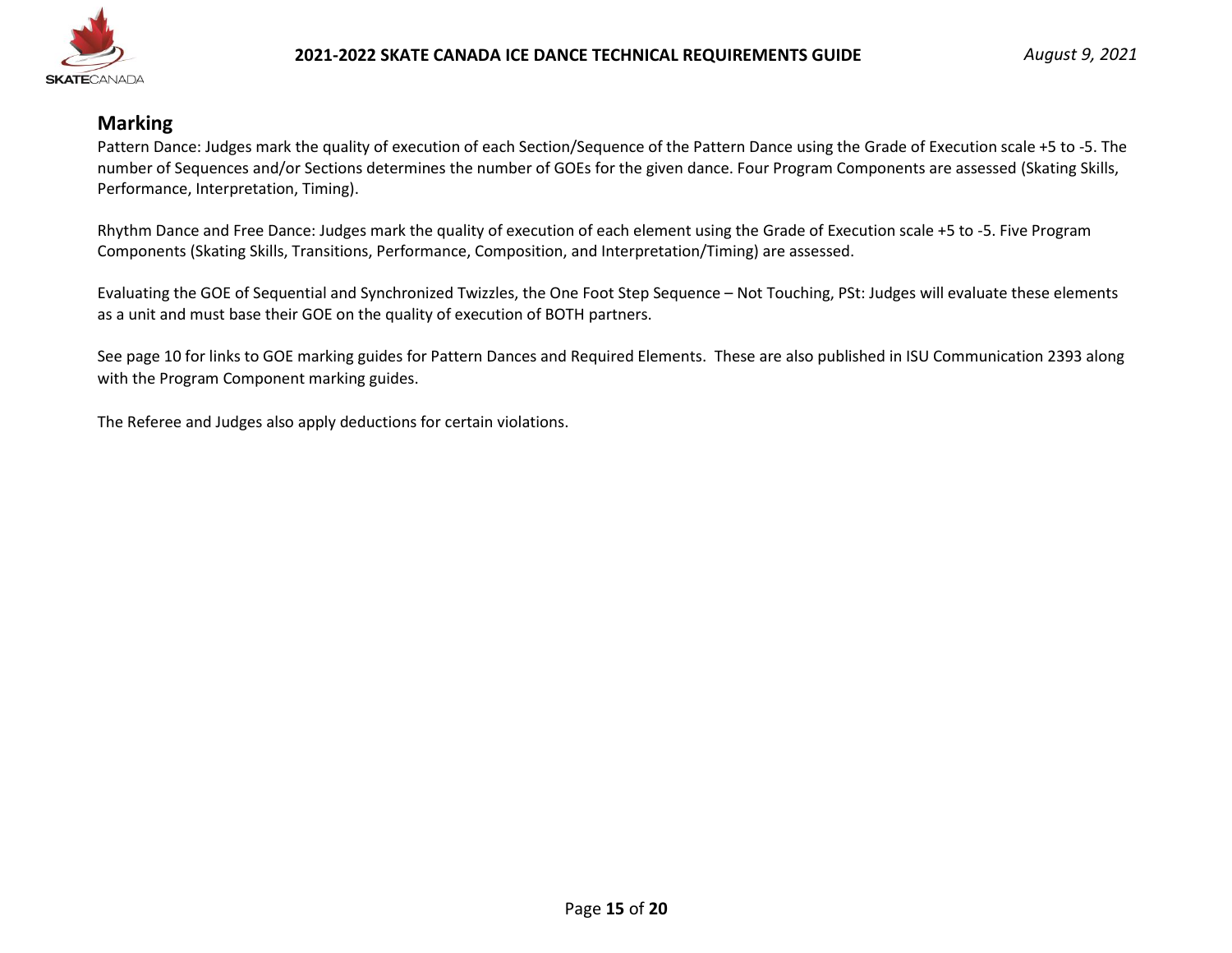

# **Additional information pertaining to Rhythm Dance and Free Dance**

#### **Pattern of Step Sequences**

The pattern of the step sequence must maintain the integrity or basic shape of the chosen pattern. Some deviations in the chosen pattern are expected in order to complete the required turns. However, if the chosen pattern is clearly not recognizable, there will be a required reduction by the Judges for incorrect pattern.

#### **Illegal Elements/Movements/Poses** –Technical Panel identifies and deducts accordingly.

The following movements and/or poses are illegal in Rhythm Dance, Free Dance and in the Pattern Dances including the introductory and concluding steps (unless otherwise stated in an ISU Communication):

- Jumps (or Throw Jumps) of more than one revolution **except for jump entry and/or jump exit**
- Lying on the ice

The following movements and/or poses are illegal, however a brief movement through poses will be permitted if it is not established and sustained or if it is used only to change pose:

- sitting on the partner's head
- standing on the partner's shoulder
- lifted partner in upside down split pose (with sustained angle between the thighs more than 45 degrees)
- lifting partner swinging the lifted partner around by holding the skate(s)/boot(s) or leg(s) only with fully extended arm(s)
- lifting partner swinging the lifted partner around without the assistance of hand(s)/arm(s) and the lifted partner holds only with legs/feet around the lifting partner's neck
- point of contact of the lifting hand(s)/arm(s) of the lifting partner with any part of the body of the lifted partner is sustained with the fully extended arms higher than the lifting partner's head (the supporting arm must be sustained and fully extended above the head).

#### **Definition of Choreographic Elements**

**Choreographic Lift:** Dance Lift of minimum three (3) seconds and maximum ten (10) seconds, performed after all the other required Dance Lifts.

**Choreographic Spinning Movement:** spinning movement performed anywhere in the program, during which both partners perform at least 2 continuous rotations in any hold.

The following requirements apply:

- On one foot or two feet or one partner being elevated for less than 2 rotations, or a combination of the three
- On a common axis which may be moving

# **Choreographic Twizzling Movement:** twizzling movement performed after the required Set of Twizzles, composed of 2 parts.

The following requirements apply:

• For both parts: on one foot or two feet or a combination of both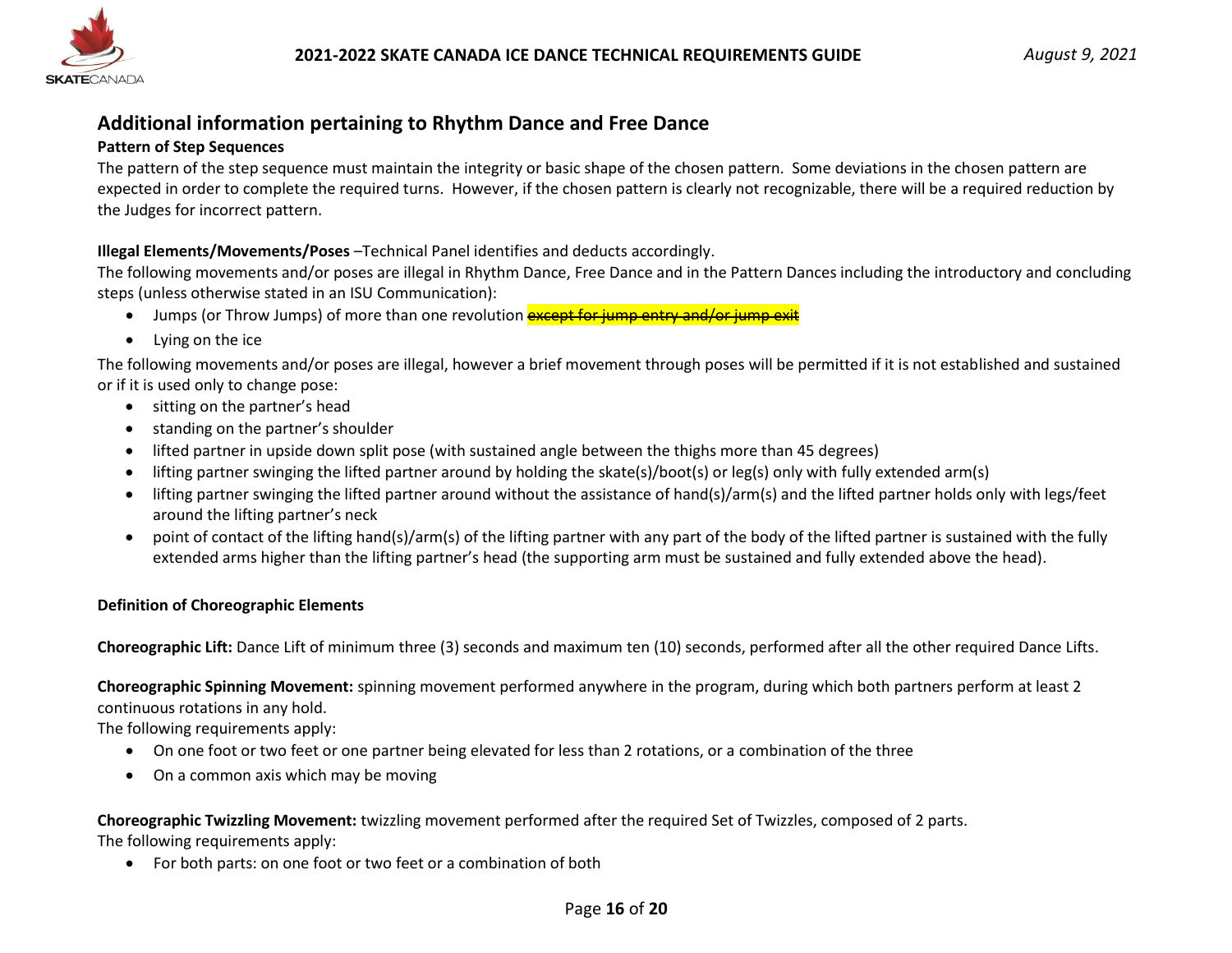

- For the first part: at least 2 continuous rotations performed simultaneously and both partners must travel (cannot be on the spot)
- For the second part: at least one of the partners must perform at least 2 continuous rotations and one or both partners can be on the spot or traveling or a combination of both

**Choreographic Sliding Movement:** performed anywhere in the program, during which both partners perform controlled sliding movements on the ice.

The following requirements apply:

- Sliding movement by both partners at the same time on any part of the body for at least 2 seconds. The start and ending of the Choreographic Sliding Movement does not have to be performed simultaneously.
- May be in hold or not touching, or a combination of both and may also rotate.
- Controlled sliding on 2 knees or any part of the body will not be considered as a Fall/Illegal Element by the Technical Panel during this element
- Sliding Movement which finishes as a stop on 2 knees or sitting/lying on the ice is identified as a Choreograph Sliding Movement and a deduction for Fall/Illegal Element is applied.
- Performing basic lunge movement by both partners at the same time will NOT be considered as a Choreographic Sliding Movement.

#### **Choreographic Character Step Sequence**

The following requirements apply:

- Performed anywhere in the program.
- Must be placed around the short axis (within 10 metres on either side of the short axis) and must proceed from barrier to barrier. The requirement from barrier to barrier is fulfilled when at least one of the partners is not more than 2 metres from each barrier.
- May be in hold or not touching.
- Touching the ice with hand(s) is allowed.
- Distance between partners is permitted as a maximum of 4 arms lengths apart (4 metres).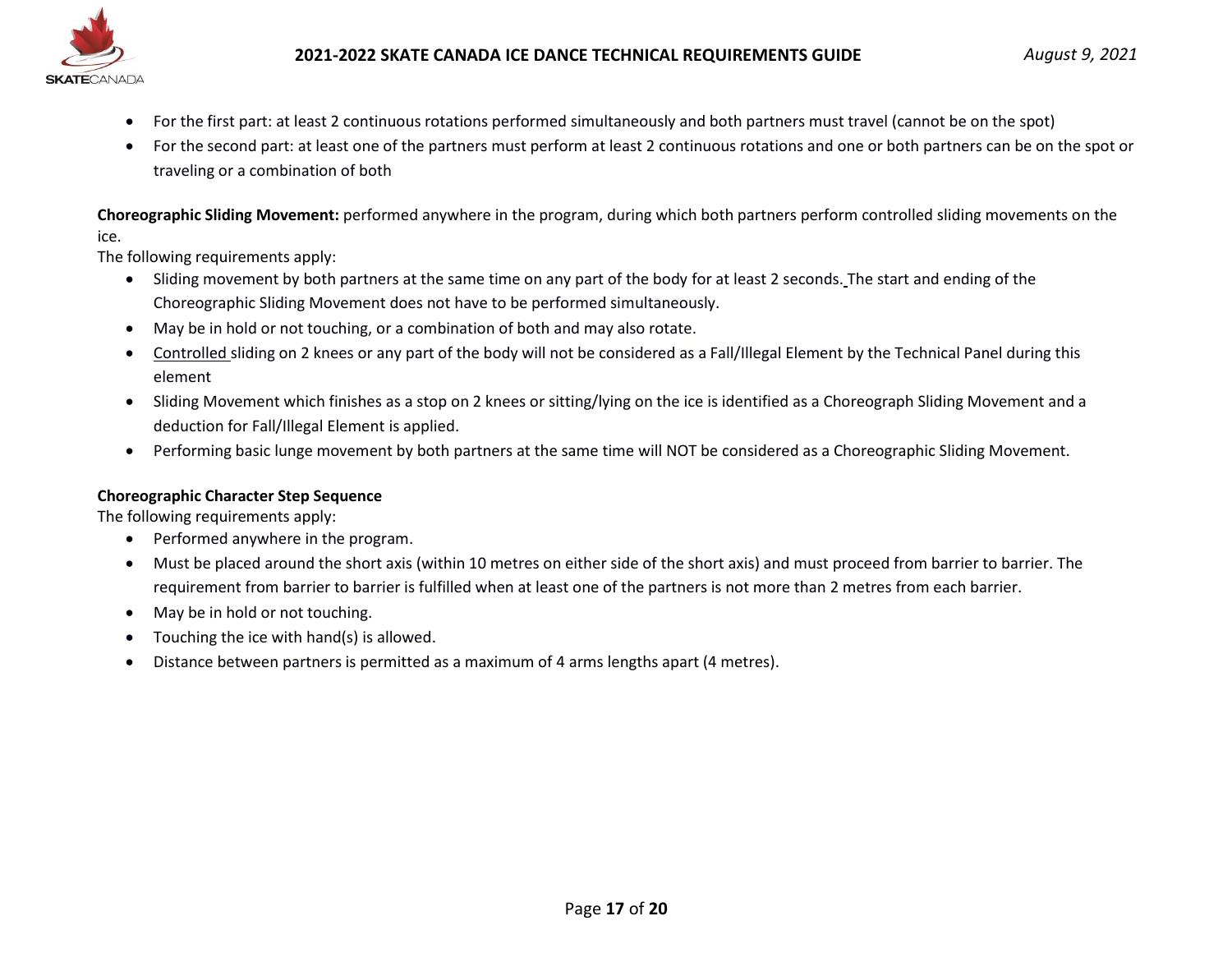

#### **Links to ISU and Skate Canada documents**

In instances of discrepancies, Junior and Senior events, ISU rules take precedence.

#### **ISU Rules, Communications and Technical Resources:**

- [ISU Special Regulations & Technical Rules Singles & Pair](https://www.isu.org/inside-isu/rules-regulations/isu-statutes-constitution-regulations-technical)  [Skating and Ice Dance](https://www.isu.org/inside-isu/rules-regulations/isu-statutes-constitution-regulations-technical)
- [ISU Handbook for Technical Panels Ice Dance](https://www.isu.org/figure-skating/rules/id-handbooks-faq)
- [ISU Handbook for Referees and Judges](https://www.isu.org/figure-skating/rules/id-handbooks-faq)
- [ISU Handbook for Ice Dance Officials](https://www.isu.org/figure-skating/rules/id-handbooks-faq)  Pattern Dances
- [ISU Communication 2371](https://isu.org/figure-skating/rules/fsk-communications/25476-isu-communication-2371/file)
	- o Technical requirements for 2021-2022
- [ISU Communication 2393](https://isu.org/figure-skating/rules/fsk-communications/25800-isu-communication-2393/file)
	- o Technical rules and marking guides
- [ISU Additional Q&As](https://www.isu.org/inside-single-pair-skating-ice-dance/isu-judging-system-fs/handbooks-faq-ice-dance-2)
- [ISU Grade of Execution of Required Elements & Pattern](https://www.isu.org/figure-skating/rules/id-handbooks-faq)  [Dance Elements](https://www.isu.org/figure-skating/rules/id-handbooks-faq)
- [ISU Who is Responsible](https://www.isu.org/figure-skating/rules/id-handbooks-faq)

#### **Skate Canada Rules and Technical Resources:**

- [Competitive Competition Program Requirements Rule](https://info.skatecanada.ca/index.php/en-ca/rules-of-sport/261-competitive-competition-program-requirements.html)
	- o Defines well-balanced program requirements by category.
- [Competitions Rule](https://info.skatecanada.ca/index.php/en-ca/rules-of-sport/54-competitions.html)
	- o Defines aspects related to control and conduct of Skate Canada Competitions.
- [Scoring of Skate Canada Competitions Rule](https://info.skatecanada.ca/index.php/en-ca/rules-of-sport/52-marking-of-skate-canada-competitions.html)
	- o Defines all aspects of CPC scoring of Skate Canada competitions.
- [Pattern Dance Competition Technical Requirements Guide](https://program.skatecanada.ca/?product=pattern-dance-competition-technical-requirements-english)
	- o Contains all dance patterns and information needed for pattern dance competitions.
- [Skate Canada Ice Dance Quick Reference Guide](https://program.skatecanada.ca/product/2021-2022-ice-dance-program-requirements-quick-reference-guide-english-copy/)
	- o Contains concise summaries of technical requirements for all competitive Ice Dance categories in competition.
- [Skate Canada Scale](https://program.skatecanada.ca/product/2021-2022-scale-of-values-sov-tables-english/) of Values
	- o Defines values assigned to elements specific to Skate Canada competitions, as well as links to ISU Scales of Values for all other elements.

As of the date of publication, rules cited in this guide are based on Skate Canada and ISU Rules. Always refer to Rules as listed on the Skate Canada Info Centre, and the ISU Special Regulations and Technical Rules Singles & Pair Skating and Ice Dance for complete and authoritative rules in effect at any point in time.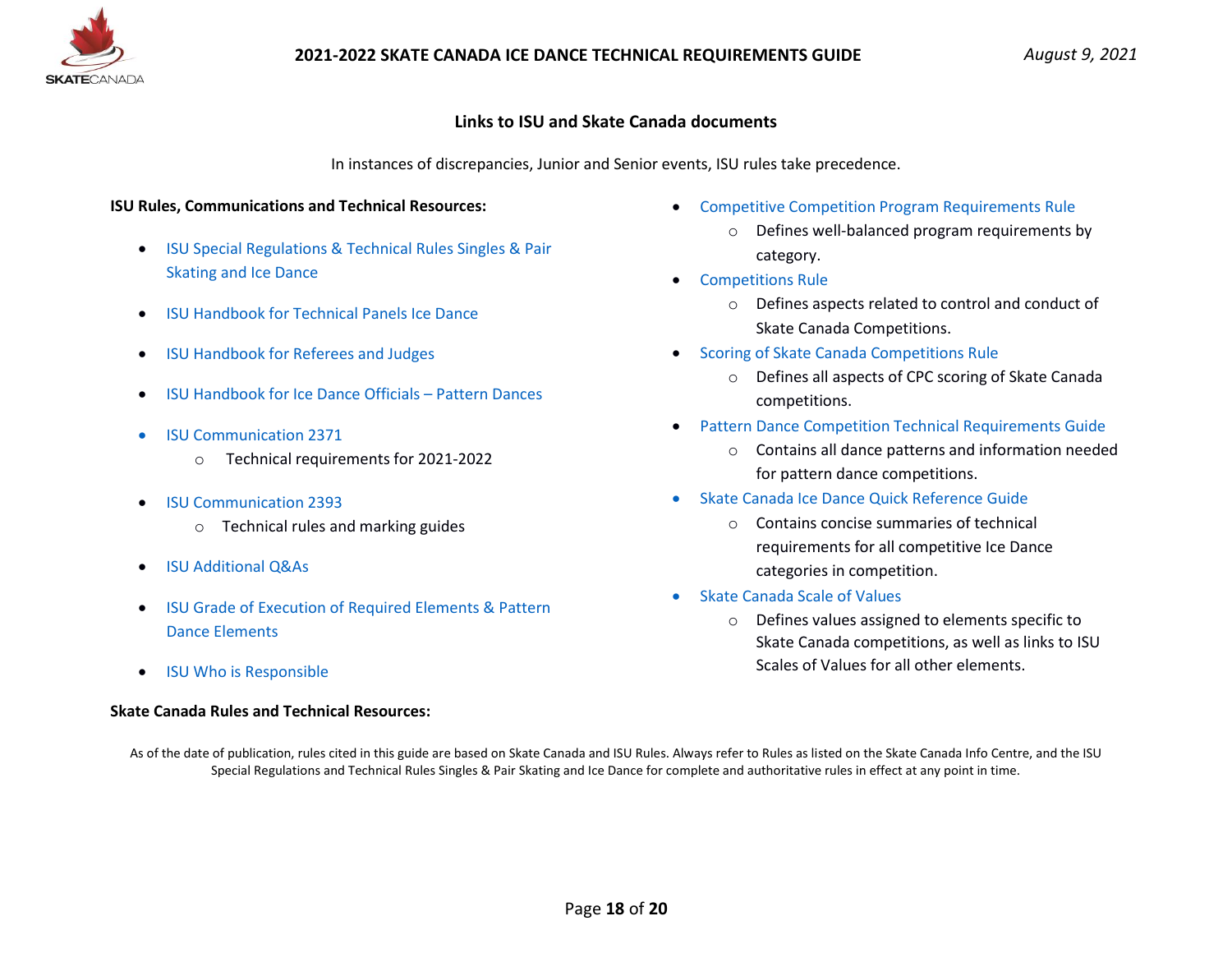

| Junior Rhythm Dance 2021-2022 - Blues |                                                                                              |                                 |         |  |  |  |  |
|---------------------------------------|----------------------------------------------------------------------------------------------|---------------------------------|---------|--|--|--|--|
| <b>Music</b>                          | <b>Tempo</b>                                                                                 |                                 | Pattern |  |  |  |  |
| Blues 4/4                             | 22 measures of 4 beats per minute   88 beats per minute   +/- 2 beats per minute<br>Optional |                                 |         |  |  |  |  |
|                                       | <b>Duration for one Sequence</b>                                                             | 24.0 seconds up to 25.2 seconds |         |  |  |  |  |

| 2 Sequences<br>2 GOES | <b>Section</b>          | <b>Steps</b> | # of Steps | 10% | 25% | 50% | 75% | 90% |
|-----------------------|-------------------------|--------------|------------|-----|-----|-----|-----|-----|
| <b>BL1, BL2</b>       | 1 <sup>st</sup> Section | $1 - 17$     | ∸          |     |     |     | 13  | 15  |



# Page **19** of **20**